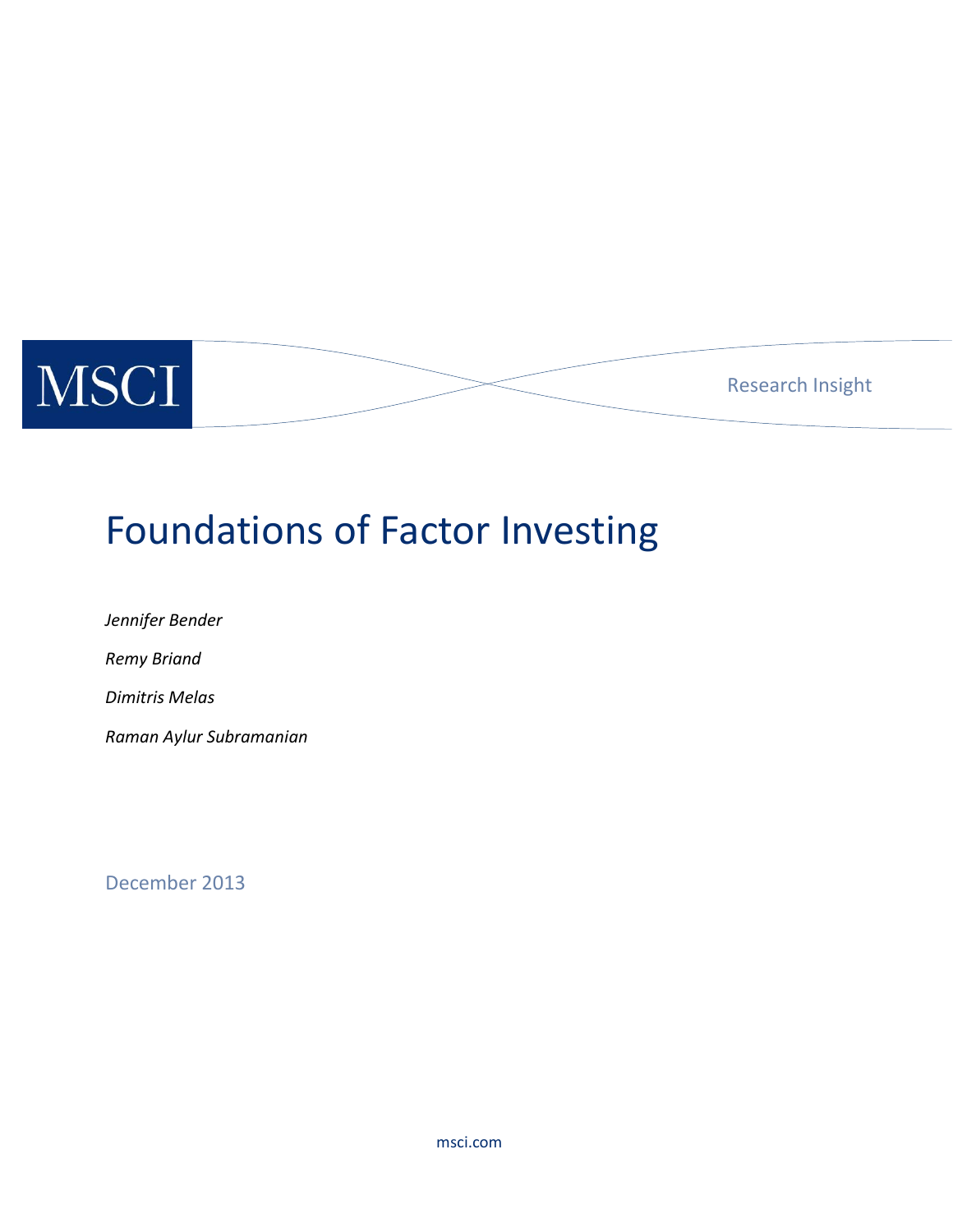## Executive Summary

Factor investing has become a widely discussed part of today's investment canon. In this paper, we discuss the rationale for factor investing and how indexes can be constructed to reflect factor returns in cost-effective and transparent ways.

A factor can be thought of as any characteristic relating a group of securities that is important in explaining their return and risk. A large body of academic research highlights that long term equity portfolio performance can be explained by factors. This research has been prevalent for over 40 years; Barra (now an MSCI company) for instance has undertaken the research of factors since the 1970s.

Certain factors have historically earned a long-term risk premium and represent exposure to systematic sources of risk. Factor investing is the investment process that aims to harvest these risk premia through exposure to factors. We currently identify six equity risk premia factors: **Value, Low Size, Low Volatility, High Yield, Quality and Momentum.** They are grounded in academic research and have solid explanations as to why they historically have provided a premium.

MSCI has created a family of factor indexes that are designed to reflect the performance of those six equity risk premia factors. In turn, indexation has provided a powerful way for investors to access factors in cost-effective and transparent ways. Factor allocations can be implemented passively using factor indexes, which may bring potential cost savings to institutional investors. Furthermore, factor indexes bring transparency to factor allocations, which helps alleviate the well-known problem of manager style drift and has positive implications for risk management.

We note that factor indexes should not be viewed as replacements for market cap indexes. Market capitalization weighted indexes represent both the opportunity set of investors as well as their aggregate holdings. Market cap weighted indexes are also the only reference for a truly passive, macro consistent, buy and hold investment strategy. They aim to capture the long term equity risk premium with structurally low turnover, very high trading liquidity and extremely large investment capacity. In contrast, factor indexes rebalance away from a neutral market cap starting point. As such, they represent the result of an active view or decision. Investors must form their own belief about what explains the historical premium and whether it is likely to persist.

Factor returns have also been highly cyclical. These systematic factors have been sensitive to macroeconomic and market forces and have underperformed the overall market for long periods of time. However, they have not all reacted to the same drivers and, hence, any one of them can have low correlations relative to other factors. Diversification across factors has historically reduced the length of these periods of underperformance. Thus, the MSCI Factor Indexes provide building blocks that allow investors to assemble multi-factor allocations based on their preferences for performance and risk, their investment beliefs on individual factors, and their investability constraints.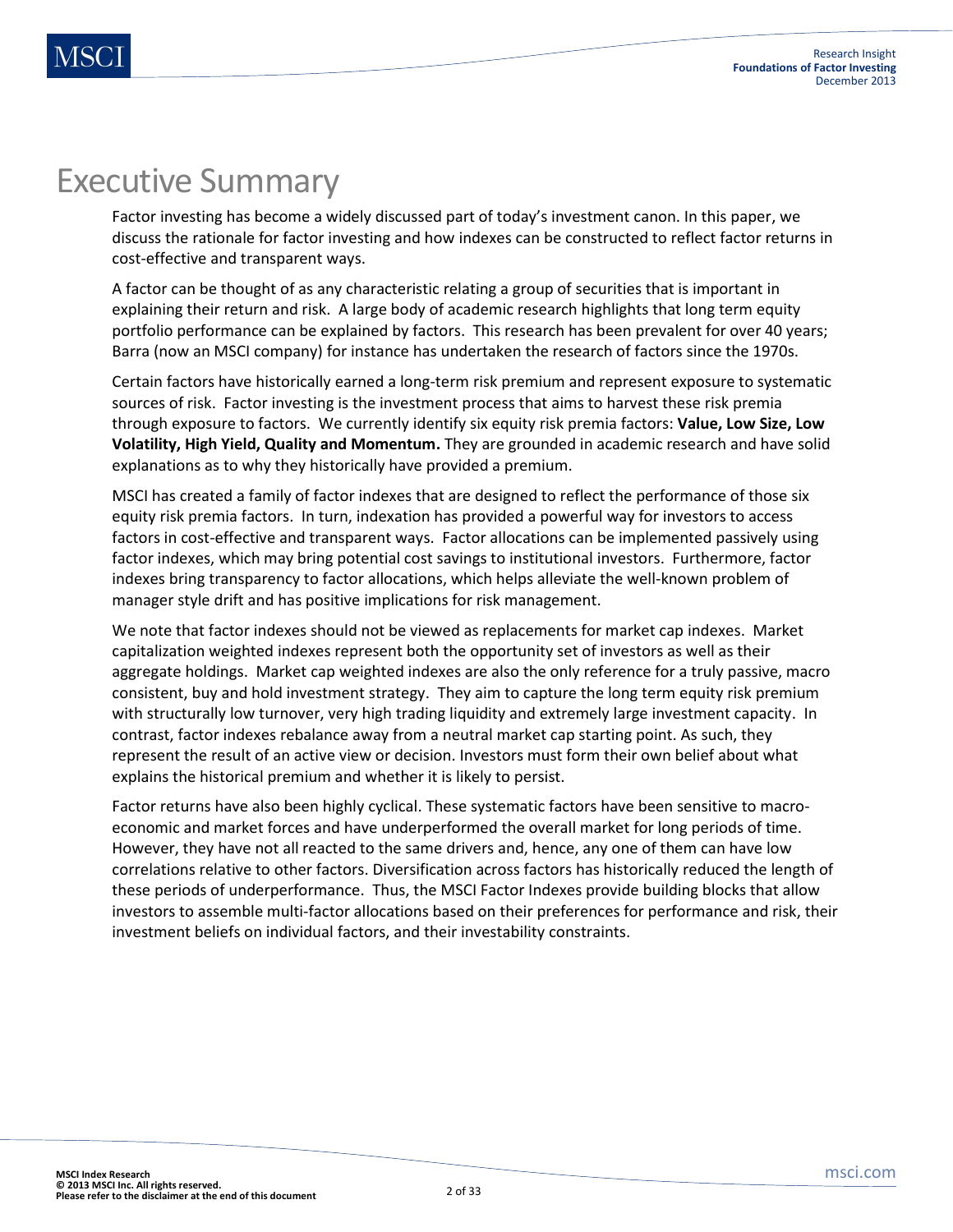## Introduction

Factor investing has become a widely discussed part of today's investment canon. This paper is the first in a three-paper series focusing on factor investing. In this paper we lay out the rationale for factor investing and how indexation can capture factors in cost-effective and transparent ways.<sup>1</sup> Specifically, institutional and individual investors around the world have asked many of the same questions:

- *What are factors? Why have they provided better risk-adjusted return historically and how likely is that to persist in the future?*
- *How does one capture factors via allocations to investable indexes?*
- *How should investors think of factor indexes relative to market cap weighted indexes and active management?*

This paper focuses on the above questions. In Section I, we highlight that factors should be grounded in the academic literature and should be important in explaining portfolio returns in standard performance risk and attribution models. We also distinguish between generic factors and factors that reflect risk premia. The latter are factors that earn a persistent risk-adjusted premium over time and reflect exposure to sources of systematic risk.

In Section II, we discuss the proposed drivers of factors' excess returns. Understanding the potential drivers of factor returns is critical to forming a belief about their likelihood to persist in the future. Different theories have been advanced to explain why factors have historically earned a premium. One view is that factor returns are compensation for bearing systematic risk. A second view is that factor returns arise from systematic errors; either investors exhibit behavioral biases or investors are subject to different constraints (e.g., time horizons, ability to use leverage, etc.).

In Section III, we address the question of how factors should be viewed relative to market capitalization weighted portfolios. The latter represent both the opportunity set of investors as well as their aggregate holdings. The market cap weighted benchmark is the only reference for a truly passive, macro consistent, buy and hold investment strategy which aims to capture the long term equity risk premium with extremely low turnover, very high trading liquidity and infinite investment capacity. Factor portfolios on the other hand rebalance away from a neutral market cap starting point. As such, they represent an active view.

In Section IV, we note the significant cyclicality of factor returns. There is importantly no free lunch attached to factor investing. All factors have experienced periods of underperformance and some factors have been highly cyclical. Their cyclicality may in fact be one of the reasons they have not been arbitraged away.

In Section V, we introduce the concept of capturing factors through indexation. Until recently, capitalizing on systematic factors could only reasonably be done by active managers. Factor indexes allow institutional investors to create passive factor allocations in the transparent and cost efficient framework of indexation. Finally in Section IV, we illustrate the use of indexation through the MSCI Factor Indexes.

 $1$  The next paper in this series covers various aspects of implementation including use cases we have seen.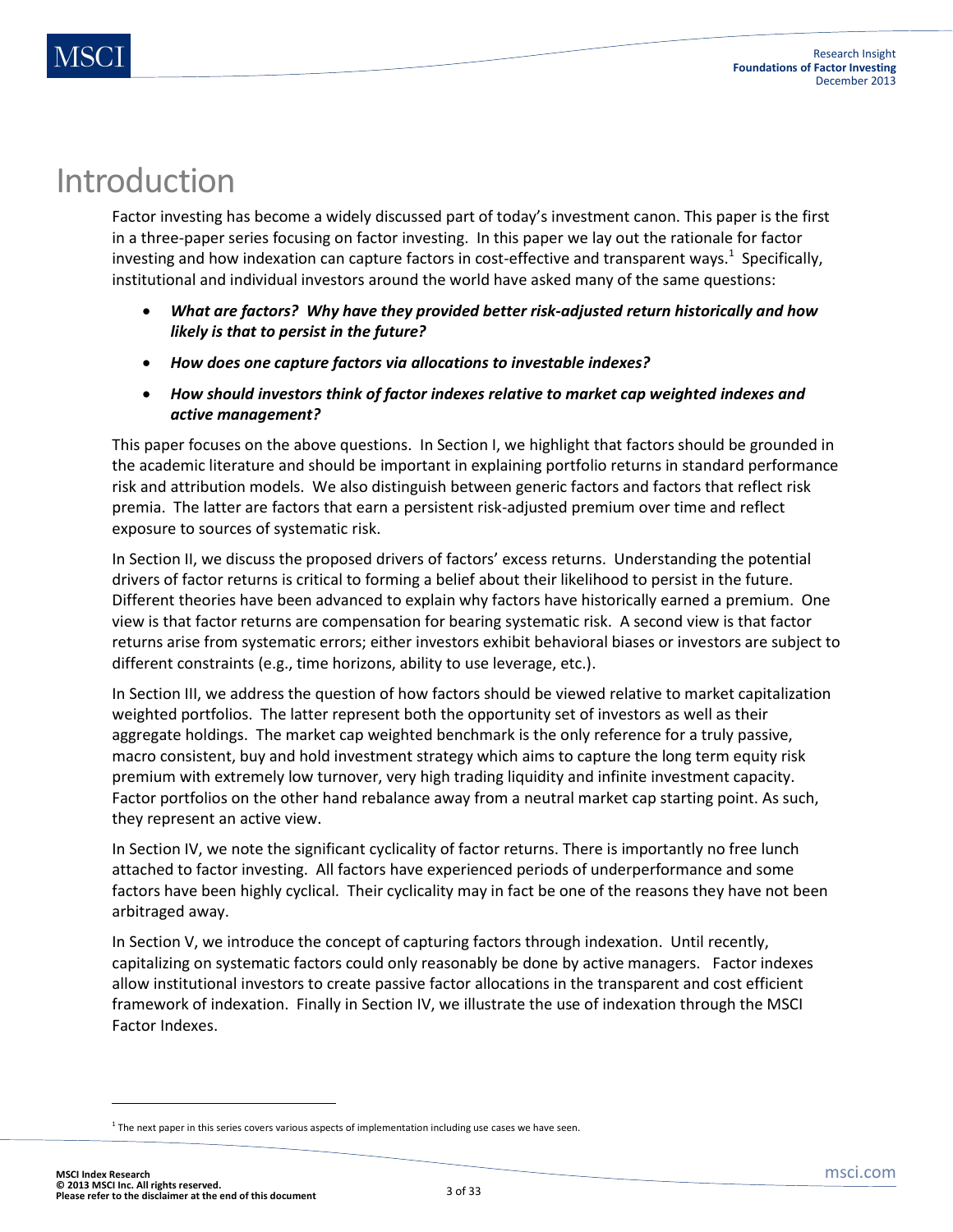## I. What Are Factors?

#### Factors Have Their Roots in the Academic Literature

The question of what drives stock returns has been a staple of modern finance. The oldest and most well-known model of stock returns is the Capital Asset Pricing Model (CAPM), which became a foundation of modern financial theory in the 1960s (Lintner, 1965; Mossin, 1966; Sharpe, 1964 and Treynor, 1961). In the CAPM, securities have only two main drivers: systematic risk and idiosyncratic risk. Systematic risk in the CAPM is the risk that arises from exposure to the market and is captured by beta, the sensitivity of a security's return to the market. Since systematic risk cannot be diversified away, investors are compensated with returns for bearing this risk. In other words, the expected return to any stock could be viewed as a function of its beta to the market.<sup>2</sup>

Later, Ross (1976) proposed a different theory of what drives stock returns. "Arbitrage pricing theory" (APT) holds that the expected return of a financial asset can be modeled as a function of various macroeconomic factors or theoretical market indexes<sup>3</sup>. We can credit Ross with popularizing the original term "factors," as the models he popularized were called "multi-factor models." Importantly, APT, unlike the CAPM, did not explicitly state what these factors should be. Instead, the number and nature of these factors were likely to change over time and vary across markets. Thus the challenge of building factor models became, and continues to be, essentially empirical in nature.

In general, a factor can be thought of as any characteristic relating a group of securities that is important in explaining their returns and risk. As noted in the early CAPM-related literature, the market can be viewed as the first and most important equity factor. Beyond the market factor, researchers generally look for factors that are persistent over time and have strong explanatory power over a broad range of stocks.<sup>4</sup> Since, unlike stock returns, factors cannot be directly observed, there of course remains a vigorous debate about how to define and estimate them.<sup>5</sup> There are three main categories of factors today: macroeconomic, statistical, and fundamental.<sup>6</sup> Macroeconomic factors include measures such as surprises in inflation, surprises in GNP, surprises in the yield curve, and other measures of the macro economy (see Chen, Ross, and Roll (1986) for one of the first most well-known models). Statistical factor models identify factors using statistical techniques such as principal components analysis (PCA) where the factors are not pre-specified in advance.<sup>7</sup>

Arguably the mostly widely used factors today are fundamental factors. Fundamental factors capture stock characteristics such as industry membership, country membership, valuation ratios, and technical indicators, to name a few. The most popular factors today – Value, Growth, Size, Momentum – have

 $\overline{\phantom{a}}$ 

 $^2$  The expected return to a stock would just be its beta times the assumed market return. Investors would need no compensation for the idiosyncratic return which would diversify across many stocks.

 $^3$  The model-derived rate of return would then be used to price the stock correctly. The stock price should equal the expected end of period price discounted at the rate implied by the model, and if the price diverged, arbitrage would bring it back into line.

<sup>&</sup>lt;sup>4</sup> Miller (2006) discusses three key statistical criteria for factors: persistence over time, "large enough" variability in returns relative to individual stock volatility, and application to a "broad enough" subset of stocks within the defined universe.

<sup>&</sup>lt;sup>5</sup> Factor returns can be constructed by building factor portfolios that "mimic" the target factor (as in the Fama-French approach). Factor returns can alternatively be estimated through cross-sectional regression (as in the Barra approach). As far as estimation techniques go, there is a nearly infinite range of techniques that have been applied to factor estimation – principal components analysis, panel regressions, Bayesian models, latent factor models, to name a few.

 $^6$  Connor (1995) gives a comprehensive overview of these three types of factor models.

 $^7$  The question of which type of model is the best continues to be hotly debated. Typically, the appropriateness of a model comes down to the use case. And of course, within each type of model, there continue to be many debates over the best way to construct a model and specify factors.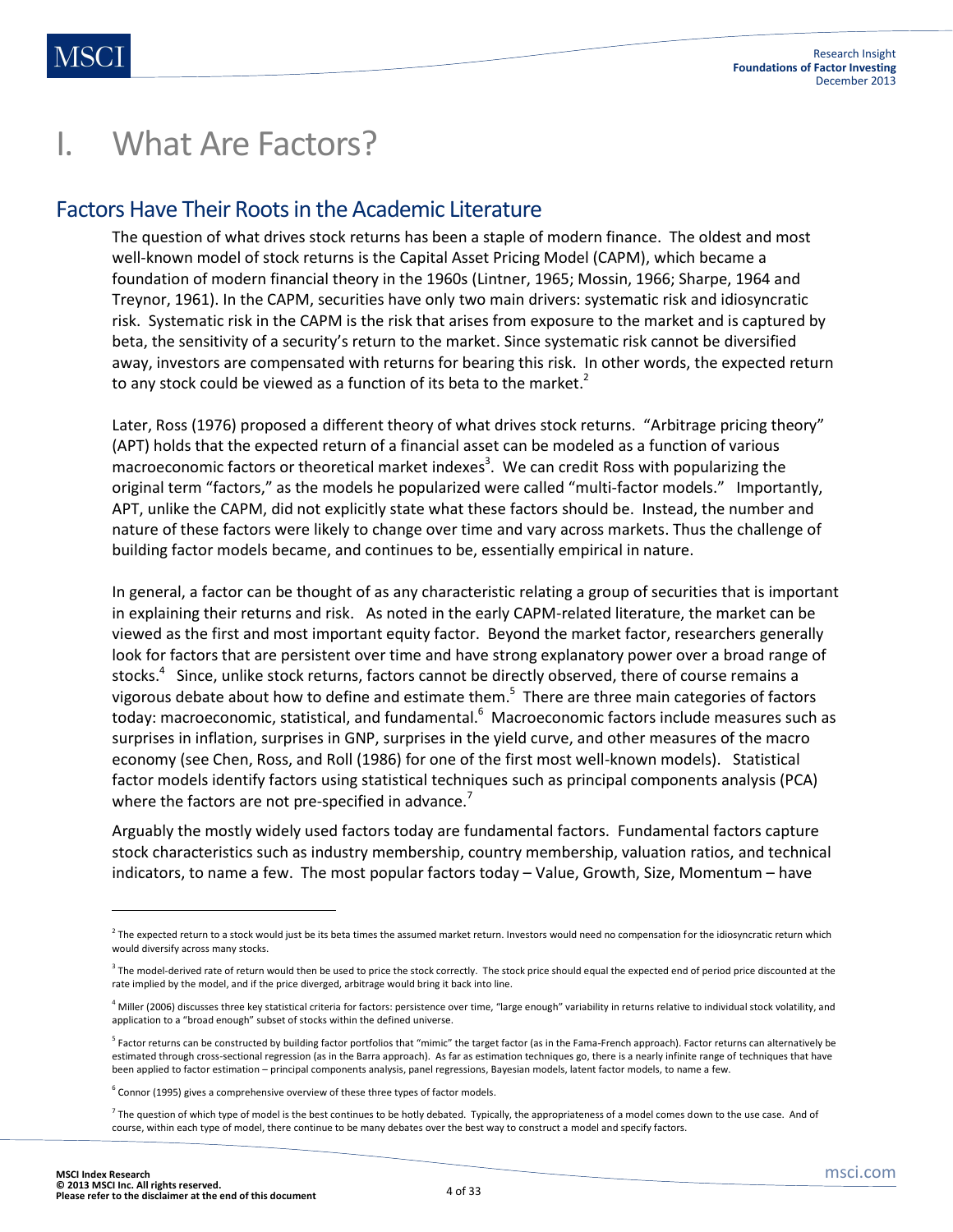been studied for decades as part of the academic asset pricing literature and the practitioner risk factor modeling research. Rosenberg and Marathe (1976) were among the first to describe the importance of these stock traits in explaining stock returns,<sup>8</sup> leading to the creation of the multi-factor Barra risk models. Later, one of the best known efforts in this space came from Eugene Fama and Kenneth French in the early 1990s. Fama and French (1992, 1993) put forward a model explaining US equity market returns with three factors: the "market" (based on the traditional CAPM model), the size factor (large vs. small capitalization stocks) and the value factor (low vs. high book to market). The "Fama-French" model, which today includes Carhart's (1997) momentum factor, has become a canon within the finance literature. In the past few decades, researchers have studied a host of other stock traits, from income statement and balance sheet measures like earnings revisions and accruals to technical indicators like volatility and relative strength (momentum). The latest research has even looked at non-traditional factors like the number of "Google" hits a stock receives or the number of times it is mentioned in mainstream media.

Exhibit 1 summarizes six of the most widely studied factors. More recently, Low Volatility, Yield, and Quality factors have become increasingly well-accepted in the academic literature (see Appendix A).

| <b>Systematic</b><br><b>Factors</b> | <b>What It is</b>                                                                                                                                        | <b>Commonly Captured by</b>                                                                                                                                                           |
|-------------------------------------|----------------------------------------------------------------------------------------------------------------------------------------------------------|---------------------------------------------------------------------------------------------------------------------------------------------------------------------------------------|
| Value                               | $\blacktriangleright$<br>Captures excess returns to stocks that have<br>low prices relative to their fundamental value                                   | Book to price, earnings to price, book<br>➤<br>value, sales, earnings, cash earnings, net<br>profit, dividends, cash flow                                                             |
| Low Size (Small Cap)                | Captures excess returns of smaller firms (by<br>➤<br>market capitalization) relative to their larger<br>counterparts                                     | Market capitalization (full or free float)<br>➤                                                                                                                                       |
| Momentum                            | Reflects excess returns to stocks with stronger<br>$\triangleright$<br>past performance                                                                  | Relative returns (3-mth, 6-mth, 12-mth,<br>➤<br>sometimes with last 1 mth excluded),<br>historical alpha                                                                              |
| Low Volatility                      | Captures excess returns to stocks with lower<br>➤<br>than average volatility, beta, and/or<br>idiosyncratic risk                                         | Standard deviation (1-yr, 2-yrs, 3-yrs),<br>➤<br>Downside standard deviation, standard<br>deviation of idiosyncratic returns, Beta                                                    |
| Dividend Yield                      | Captures excess returns to stocks that have<br>$\blacktriangleright$<br>higher-than-average dividend yields                                              | Dividend yield<br>➤                                                                                                                                                                   |
| Quality                             | Captures excess returns to stocks that are<br>$\blacktriangleright$<br>characterized by low debt, stable earnings<br>growth, and other "quality" metrics | ➤<br>ROE, earnings stability, dividend growth<br>stability, strength of balance sheet,<br>financial leverage, accounting policies,<br>strength of management, accruals, cash<br>flows |

<sup>&</sup>lt;sup>8</sup> In fact, they argued that the impact of macroeconomic events on individual securities was better captured through these stock characteristics.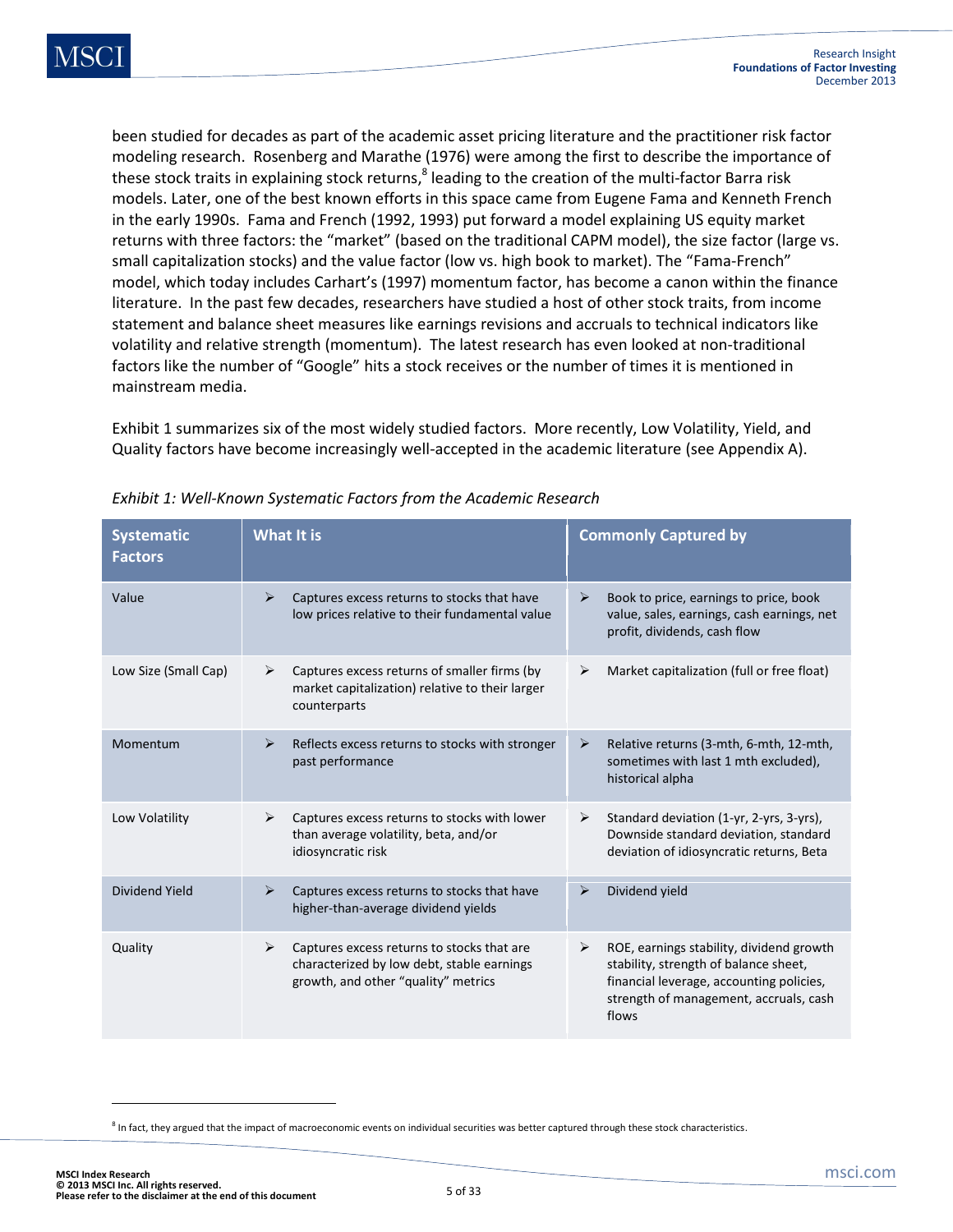Empirical studies show that these factors have exhibited excess returns above the market.<sup>9</sup> For instance, the seminal Fama and French (1992) study found that the average small cap portfolio (averaged across all sorted book-to-market portfolios) earned monthly returns of 1.47% in contrast to the average large cap portfolio's returns of 0.90% from July 1962 to December 1990. Similarly, the average high book-to-market portfolio (across all sorted size portfolios) earned 1.63% monthly returns compared to 0.64% for the average low book-to-market portfolios. Fama-French's cumulative factor returns through August 2013 are shown in Exhibit 2 (sourced from Kenneth French's website).<sup>10</sup> The factors are long-short portfolios that do not include the market portfolio; the positive cumulative returns reflect returns excess of the market.



*Exhibit 2: Well-Known Systematic Factors from the Academic Research (Cumulative Returns)*

Also shown are factor returns from the Barra US and Global Equity Risk Models (USE4 and GEM2).<sup>11</sup> These factor portfolios and their accompanying returns are estimated in a different way from Fama-French, but they are all long-short portfolios without features or constraints that would make them investable in practice (e.g. limits on position sizes).<sup>12</sup> Decades of research by Barra has also found empirical evidence of several important factors beyond the Fama-French factors. (Note that within the

 $\overline{\phantom{a}}$ 

<sup>&</sup>lt;sup>9</sup> Note that the Barra Volatility factors reflect <u>high</u> volatility stocks relative to <u>low</u> volatility stocks. The premium to low volatility stocks can be assessed by taking the negative of the Volatility factors' returns.

 $10$  Note that Fama-French US factor returns are available beginning in July 1926. The chart begins in December 1969 for visual clarity.

 $11$  In some cases, factor returns have been combined or the sign has been reversed so the magnitudes of the premia are visually comparable.

 $12$  For factor researchers, the difference between the Fama-French and Barra approaches is not trivial. Fama-French factors are found through a process of sorting and bucketing stocks to build factor-mimicking portfolios while Barra factors are found through cross-sectional multivariate regression. Menchero (2010) provides a good discussion of the differences in factor estimation methodologies.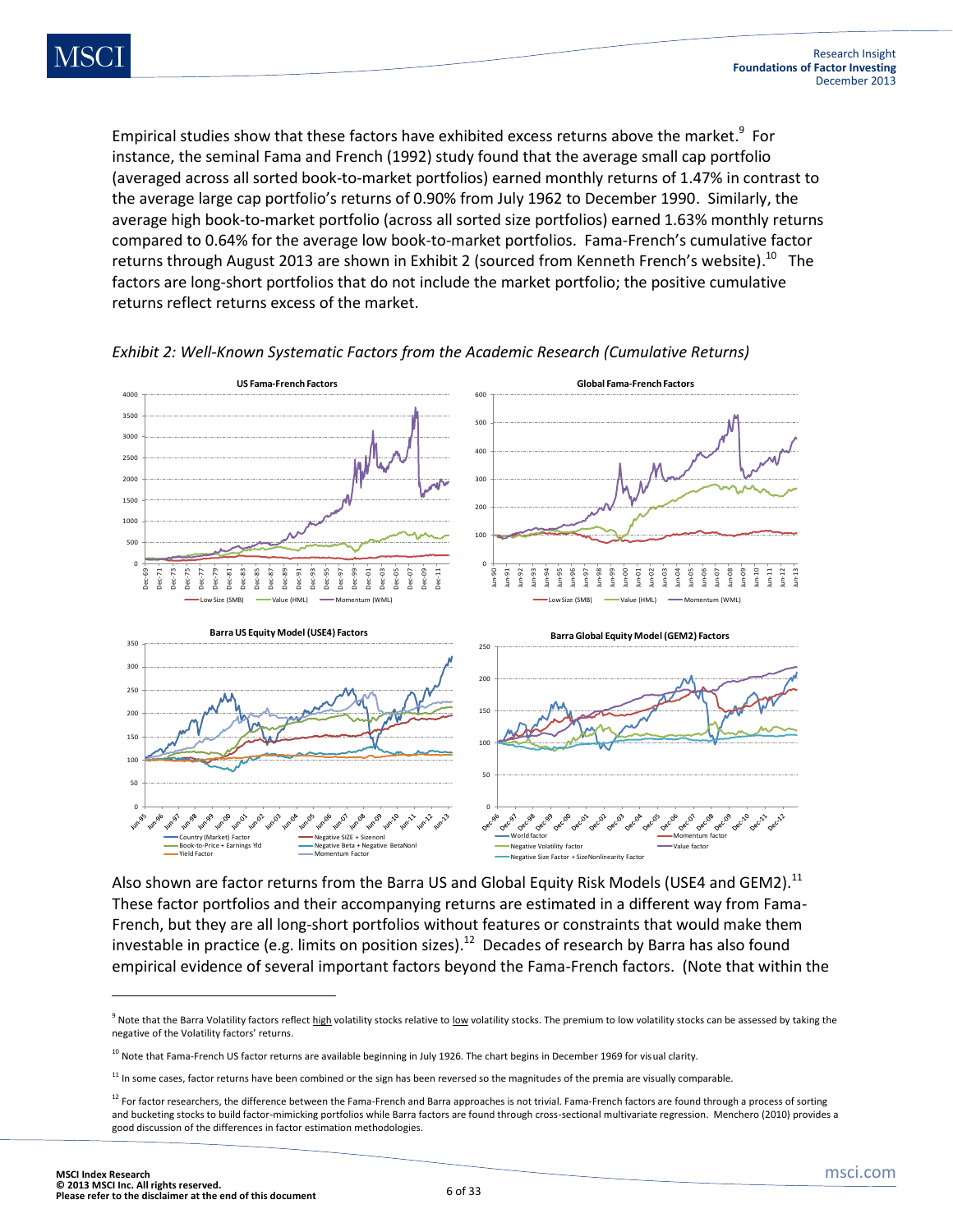language employed by multi-factor models like Barra, we refer here to style and strategy factors and not industry and country factors.) The charts confirm the historical premiums observed to value, momentum, smaller cap, higher yield, and lower volatility stocks.

#### Risk Premia: Factors Which Earn Persistent Premium Over Long Periods

We must stress here that the term "factor" is often used throughout the industry liberally and may refer to one of thousands of different stock characteristics. The term "factor" is often applied to any stock characteristic that can be shown to be important, either in explaining risk or returns (typically relative to the market but not always). In the Barra Risk Models, for instance, there are factors that are significant in explaining returns but which do *not* earn a premium over reasonably long horizons. For instance, as shown in Exhibit 3, factors such as Growth and Liquidity, which capture high growth stocks and highly liquid stocks, have not outperformed the market over long periods. These types of factors are not considered good candidates for long-term factor investing.

*Exhibit 3: Differentiating Between Factors Reflecting Risk Premia and Other Factors (Cumulative Returns to Barra Global Equity Model (GEM2) Factors)*

![](_page_6_Figure_6.jpeg)

Note: Factors that can earn a premium over long periods include Value and Momentum while other factors do not, such as Growth and Liquidity.

Thus we distinguish between generic factors and "risk premia factors," which have earned a persistent significant premium over long periods and reflect exposure to sources of systematic risk. All of the Fama-French factors count as risk premia factors since the aim of those original studies was to isolate asset pricing drivers. However, not all of the Barra Risk Model factors are candidate factors since the purpose of those models focuses on forecasting risk and explaining fund performance.

In another vein, there are well-known alpha signals such as earnings revisions or earnings momentum, which have been used over the years by active managers to generate excess returns. These stock characteristics are typically called "alpha signals" because they do not explain risk well (i.e., they are not volatile) but do earn persistent premia over time. In our nomenclature, alpha signals could potentially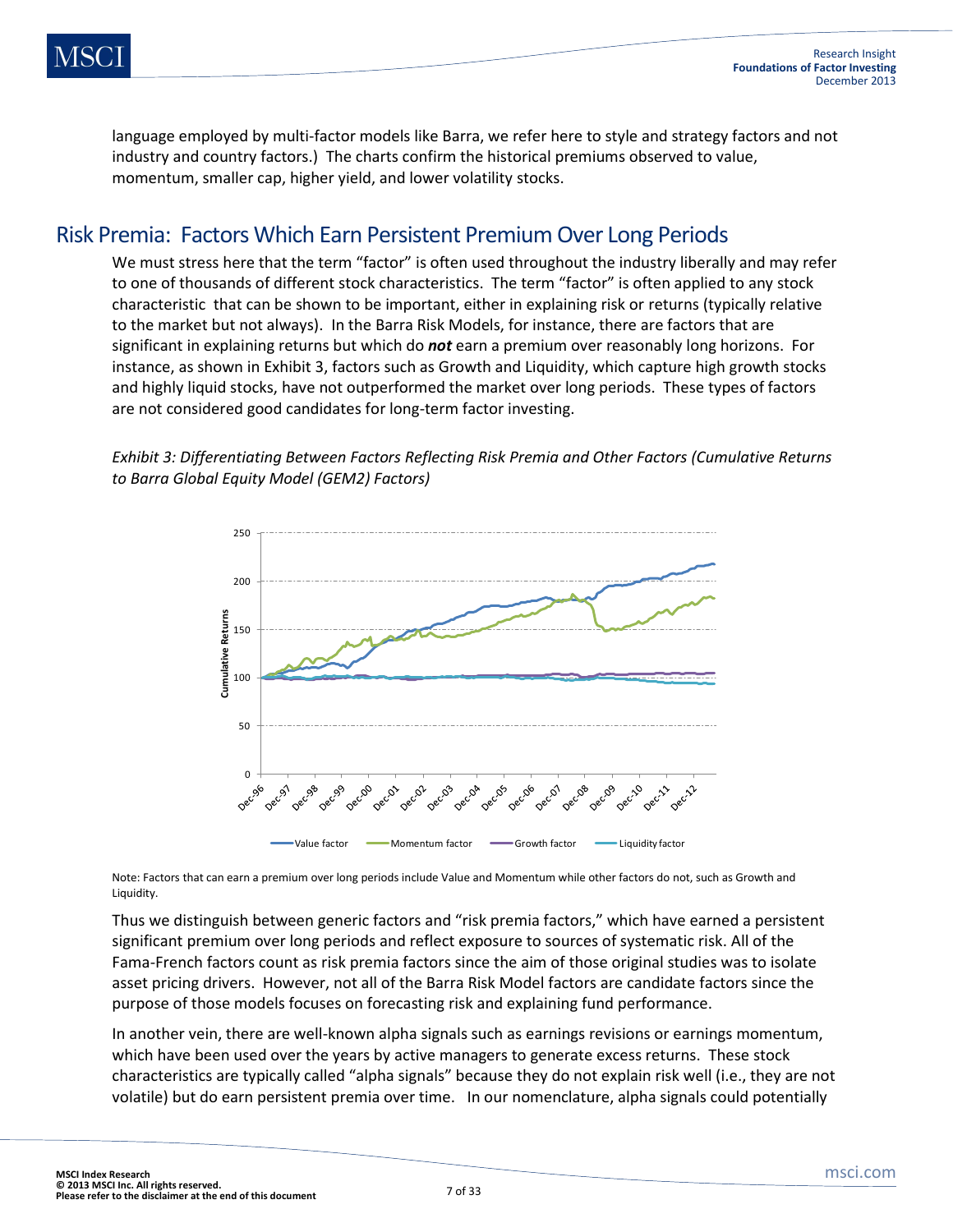be candidates for risk premia factors though they must, going back to the previous section, have strong theoretical foundations that support their existence.

### Factors Are Important in Explaining Manager Returns

In addition to historically exhibiting excess returns above the market, an equally important rationale for factor investing is the wealth of evidence that they can account for a significant portion of mutual fund returns and institutional active fund returns. Empirical studies confirm that it is difficult for active managers to earn alpha. Studies by Malkiel (1995), Gruber (1996), Wermers (2000, 2003), and Jones and Wermers (2011) found that the median active manager generally does not outperform the cap weighted benchmark net of fees and even the small subset of those who do outperform are only able to maintain that outperformance for short periods.

Studies have also found that active managers often tilt their portfolios towards well-known factors such as Value and Size and that these tilts account for a substantial portion of managers' returns over market capitalization weighted benchmarks. For instance, Fama and French (2010) found that mutual funds in aggregate (CRSP database) experienced net returns that underperformed the Fama-French factor benchmarks by about the costs in expense ratios from 1984 to 2006. Ang, Goetzmann and Schaefer (2009) applied a similar analysis to the Norwegian Government Pension Fund's active returns and found that although added value from active management was still net positive, much of the behavior of the Fund's small active return could be explained in terms of systematic factors. Recently, Mok, Bender, and Hammond (2013) showed that traditional Fama-French factors accounted for roughly 50% of average alpha using US institutional fund returns.<sup>13</sup>

In fact, two of the systematic factors, Value and Size, form the basis of what has become a fund categorization standard -- "style box investing." Style box investing, sometimes referred to as style investing, was first popularized by Morningstar in  $1992<sup>14</sup>$  and is a framework in which institutions allocate to managers within style segments (large/mid/small and value/growth). In fact, style investing was originally based on the research of Sharpe (1988, 1992) who identified the importance of these factors in driving fund returns.<sup>15</sup>

 $\overline{\phantom{a}}$ 

<sup>&</sup>lt;sup>13</sup> Manager returns were sourced from eVestment from March 2002 to March 2012.

<sup>&</sup>lt;sup>14</sup> [http://news.morningstar.com/pdfs/FactSheet\\_StyleBox\\_Final.pdf](http://news.morningstar.com/pdfs/FactSheet_StyleBox_Final.pdf)

<sup>&</sup>lt;sup>15</sup> Arguably Sharpe's and other similar empirical studies became the foundation for the"Morningstar Style Box" in 1992.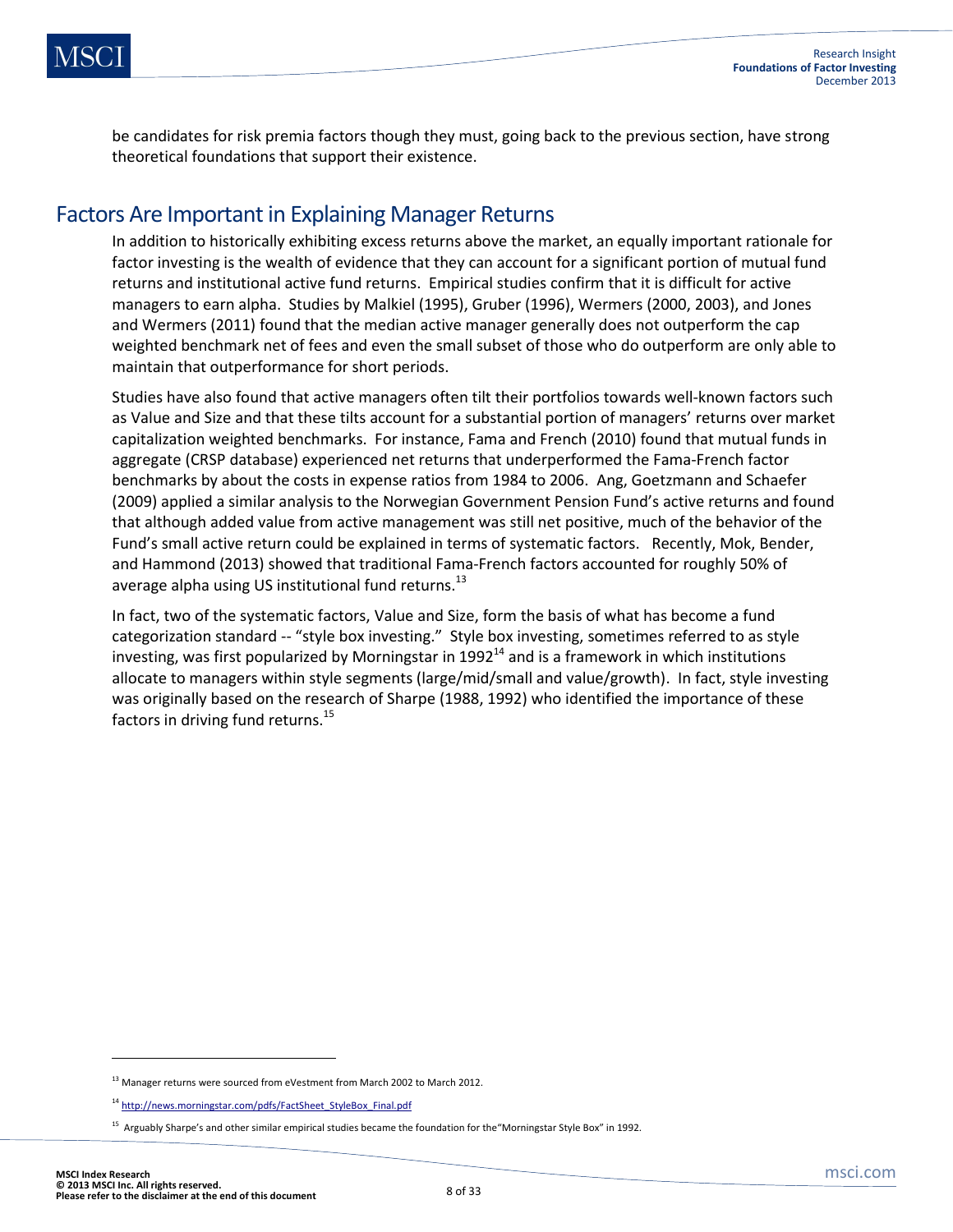## II. How Likely is it that Excess Returns to Risk Premia Factors will Persist in the Future?

A question that comes up repeatedly from institutional investors is "how likely are the factors' excess returns to persist in the future?" There is a vigorous debate about this question across academics and practitioners alike, but the short answer is, it depends on what forces have driven a factor historically and whether those forces will continue to persist.

### What Drives Factor Returns: Systematic Risk vs. Systematic Errors

In general, there are two main camps in the debate over what drives factor returns—one based on the view that markets are efficient and that factors reflect "systematic" sources of risk, and one based on the view that investors either exhibit behavioral biases or are subject to different constraints (e.g., time horizons, ability to use leverage, etc.).

In the first camp, the term "systematic" refers to the fact that risks to these stock traits cannot be diversified away (in the true spirit of Ross' (1976) APT Model). This argument is consistent with "efficient markets theory" which assumes markets are efficient and investors are rational. Here, factors earn excess returns because there is "systematic risk" attached to them. For example, some have argued that the small cap premium is return earned for exposure to companies that are less liquid (Liu, 2006), less transparent (Zhang, 2006), and more likely to be distressed (Chan and Chen, 1991; Dichev, 1998). Others have argued that factors like Value, Size, and Momentum are linked to important macroeconomic factors such as growth and inflation and because of their sensitivity to shocks in the economy, must bear a return premium (Winkelmann et al., 2013).

In the second camp, factors are thought to earn excess returns because of investors' "systematic errors." One subgroup of this camp, rooted in the "behavioral finance" literature, suggests that investors exhibit behavioral biases due to cognitive or emotional weaknesses. Examples include chasing winners, over-reacting, overconfidence, preferring "familiar" investments such as securities of the companies they work for or the country they live in ("home bias"), and myopic loss aversion. If enough investors exhibit these biases, as long as it is prohibitively costly for rational investors to arbitrage these biases away, it can lead to the factor anomalies we observe.

Within this second camp, another subgroup has tied factor performance to investor constraints and frictions/flows that arise from regulatory and industry practice. In these studies, anomalies can arise from investors behaving rationally but subject to constraints. For instance, consider different investor time horizons. Studies have shown that stocks with low liquidity earn a premium over long horizons (10 years plus) since most investors have shorter horizons (3- and 5-year horizons) and prefer stocks that are liquid over the shorter horizons. Investors with longer horizons earn a premium for bearing this horizon risk. Other examples have applied constraint-based arguments for Low Volatility and Momentum. For instance, Baker et al. (2011) cite the use of institutional benchmarks, and the subsequent preference for relative returns, as one reason why the low volatility premium exists. Dasgupta, Prat and Verardo (2011) argue that reputation concerns cause managers to herd, and this generates momentum under certain circumstances.<sup>16</sup>

In fact, many of the well-known factors have multiple theories supporting them. Exhibit 5 summarizes main theories proposed for factor anomalies.

 $<sup>16</sup>$  Specifically that the market makers trading with the managers are either monopolistic or myopic.</sup>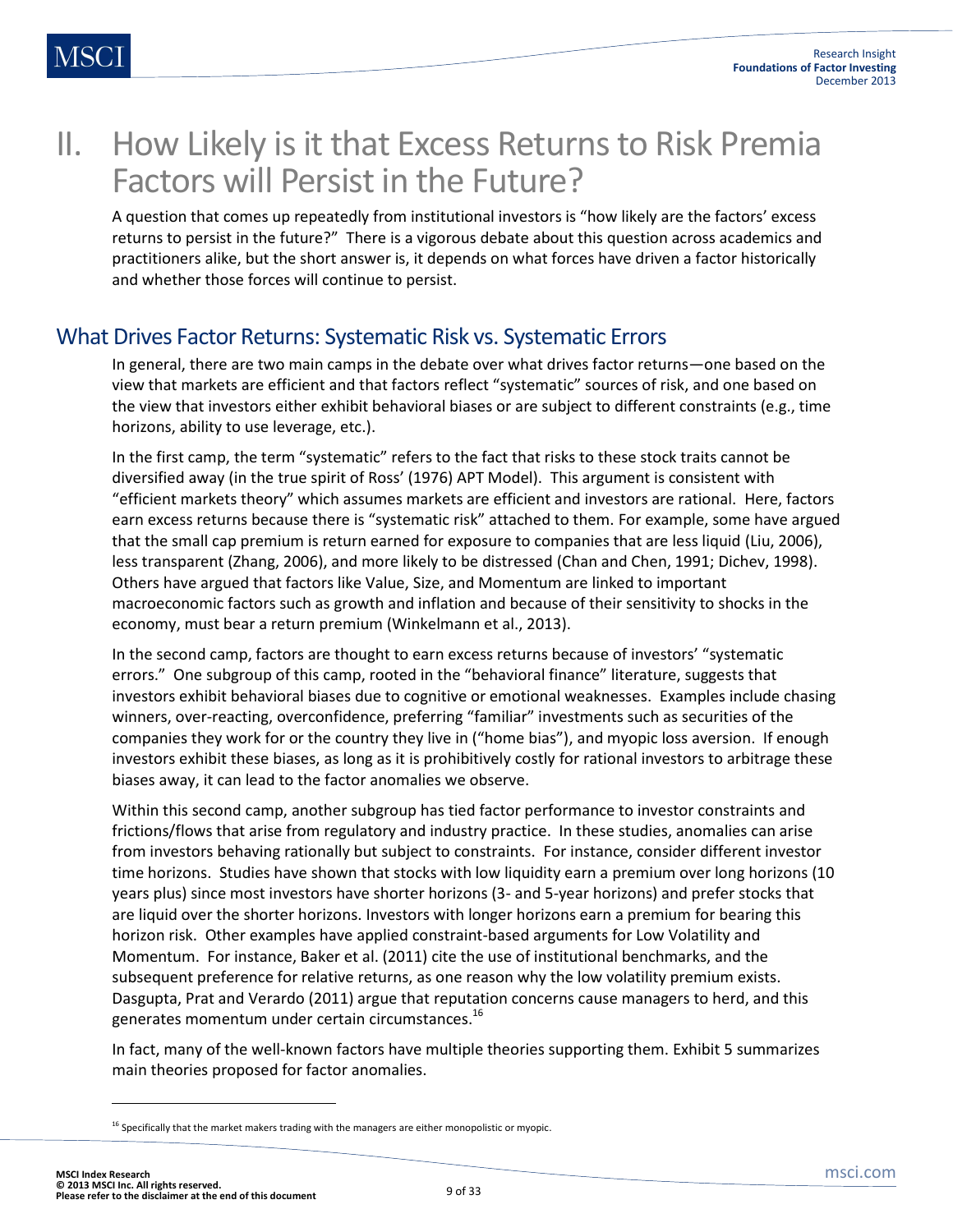| <b>Systematic Factors</b> | <b>Systematic Risk-based Theories<sup>17</sup></b>                                                      | <b>Systematic Errors-based Theories<sup>18</sup></b>                                                              |  |  |
|---------------------------|---------------------------------------------------------------------------------------------------------|-------------------------------------------------------------------------------------------------------------------|--|--|
| Value                     | $\blacktriangleright$<br>Higher systematic (business cycle)<br>risk                                     | ➤<br>Errors-in-expectations<br>$\blacktriangleright$<br>Loss aversion<br>⋗<br>Investment-flows-based theory       |  |  |
| Low Size (Small Cap)      | Higher systematic (business cycle)<br>➤<br>risk<br>Proxy for other types of<br>➤<br>systematic risk     | ≻<br>Errors-in-expectations                                                                                       |  |  |
| Momentum                  | Higher systematic (business cycle)<br>➤<br>risk<br>Higher systematic tail risk<br>$\blacktriangleright$ | Underreaction and overreaction<br>$\blacktriangleright$<br>$\blacktriangleright$<br>Investment-flows-based theory |  |  |
| Low Volatility            | ⋗<br>N/A                                                                                                | Lottery effect<br>➤<br>Overconfidence effect<br>⋗<br>⋗<br>Leverage aversion                                       |  |  |
| Dividend Yield            | Higher systematic (business cycle)<br>⋗<br>risk                                                         | ➤<br>Errors-in-expectations                                                                                       |  |  |
| Quality                   | ⋗<br>N/A                                                                                                | Errors-in-expectations <sup>19</sup><br>$\blacktriangleright$                                                     |  |  |

#### *Exhibit 5: Theories Behind the Excess Returns to Systematic Factors*

For example, let's consider the theories behind the Value factor. Value investing has been widely discussed since Graham and Dodd first wrote about it 1934 ("*Security Analysis*"). The Value factor captures the positive link between stocks that have low prices relative to their fundamental value and returns in excess of the capitalization weighted benchmark. There are several explanations for the existence of this effect. In the efficient markets view, the value premium is compensation for higher real or perceived risk. Cochrane (1991, 1996) and Zhang (2005) suggest that contrary to their leaner more flexible, growth counterparts, value firms have less flexibility to adapt to unfavorable economic environments. Chen and Zhang (1998) later found that value stocks are riskier due to their high financial leverage and large uncertainty in future earnings. Recently, Winkelmann et al. (2013) show value and small cap portfolios are more immediately sensitive to economic (real GDP) shocks than growth and large cap portfolios. The premium to value can consequently be viewed as compensation for macro risk.

From a behavioral perspective, the premium may exist as a result of loss aversion and mental accounting biases. According to Barberis and Huang (2001), investors become less concerned about future losses on stocks with recent good performance because any losses will be cushioned by prior gains ("loss aversion" bias). This bias induces investors to perceive the stock to be less risky than before and discounts its future cash flows at a lower rate. Conversely, if a stock performs poorly in the recent

 $17$  These include all efficient markets-based theories which assume investors are fully rational.

<sup>&</sup>lt;sup>18</sup> These include behavioral theories that assume investors are not fully rational as well as constraint-based theories that assume investors are rational but operate under constraints.

<sup>&</sup>lt;sup>19</sup> Investors may mistakenly value stocks based on reported earnings if reported earnings are not reflective of a company's true fundamentals.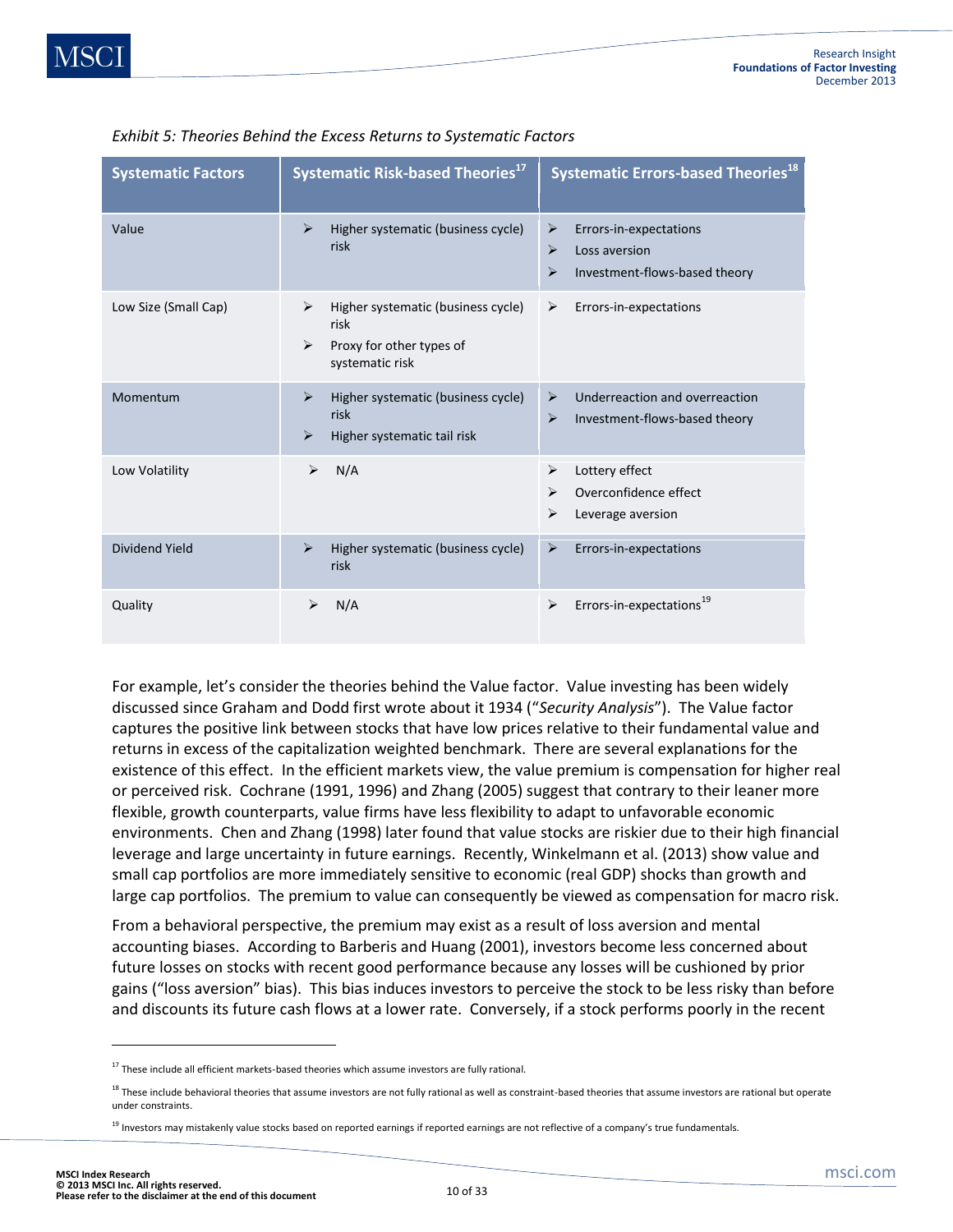past, investors will raise its discount rate. This results in a value premium in the cross-section of stocks since a stock with a high price-dividend ratio (a growth stock)<sup>20</sup> is often one that has done well in the past, accumulating prior gains for the investor who then views it as less risky and requires a lower average return. A stock with a low price-dividend ratio (a value stock) has often had dismal prior performance; an investor may now view it as riskier, and require a higher future return. Lakonishok, Shleifer and Vishny (1994) proposed other behavioral biases that may help explain the Value premium such as investors extrapolating past growth into the future, chasing high-flying glamour stocks, or simply overreacting to news.

More recently, using an institutional framework/constraint-based argument, Vayanos and Woolley (2011) propose that value and momentum effects arise because negative shocks to assets' fundamental values trigger outflows from funds holding those assets. Outflows cause asset sales, which amplify the shocks' negative effects. If the outflows are gradual because of investor inertia or institutional constraints, then the amplification is also gradual and momentum effects arise. Moreover, because flows push prices away from fundamental value, value effects also arise. Both effects arise despite investors and fund managers being rational.

The examples discussed above represent just a small part of the wealth of research on the value premium. Additional references and discussions of other factors can be found in Appendix A.

### Assessing the Likelihood of Future Performance

For institutional investors evaluating factor allocations, arguably the most critical part of the process for adopting the approach is forming a *view or belief* about what drives the factor(s) in question. In practice, this first step often focuses on assessing the academic literature and the theories behind what drives excess returns to factors.

For institutional investors who subscribe to the "systematic risk" perspective, a factor can potentially persist indefinitely if it is actually compensation for bearing undiversifiable risk. For those who subscribe to the "behavioral bias" perspective, a factor can potentially persist as long as there are strong reasons why investors will continue to exhibit the behavioral biases in question and their actions are too costly to be arbitraged away by rational investors (or those who recognize these biases as such).<sup>21</sup> Lastly, for those who subscribe to the "constraint-based" view, a factor can potentially persist only as long as those constraints remain in place.

Regardless of their drivers, Melas, Briand, and Urwin (2011) point out that as factor strategies become increasingly popular, institutional investors may over time begin to experience relatively lower factor returns. The reason is that, unlike market capitalization weighted portfolios, factor portfolios lack macro consistency. An index or a portfolio is macro consistent if it can be held by all institutional investors without disturbing market prices. If all institutional investors tried to hold the same factor portfolio, the factor would experience diminishing active returns relative to the market. The interplay of investor flows and factor premia is complex particularly when viewed over time. While the idea that increasing popularity could diminish future returns is widely appreciated, investors should keep in mind that increased capital flows going into a popular strategy will produce a tailwind to the strategy's performance over the medium term, prior to any possible future reversal.

l

 $^{20}$  Note that Barberis and Huang (2001) define value/growth using price-to-dividend ratio but the argument would apply to other definitions such as price-to-book value and price-to-earnings.

 $^{21}$  Some have argued that the return to factors observed in the data is roughly equal to the cost of arbitrage; see Shleifer and Vishny (1997). In practice, institutional investors may have different costs of arbitrage; thus their ability to exploit certain return anomalies may vary as well. Institutions with low costs of arbitrage may be able to exploit mispricings which average investors may not. These points should likely be factored into an evaluation of factor investing by large institutions.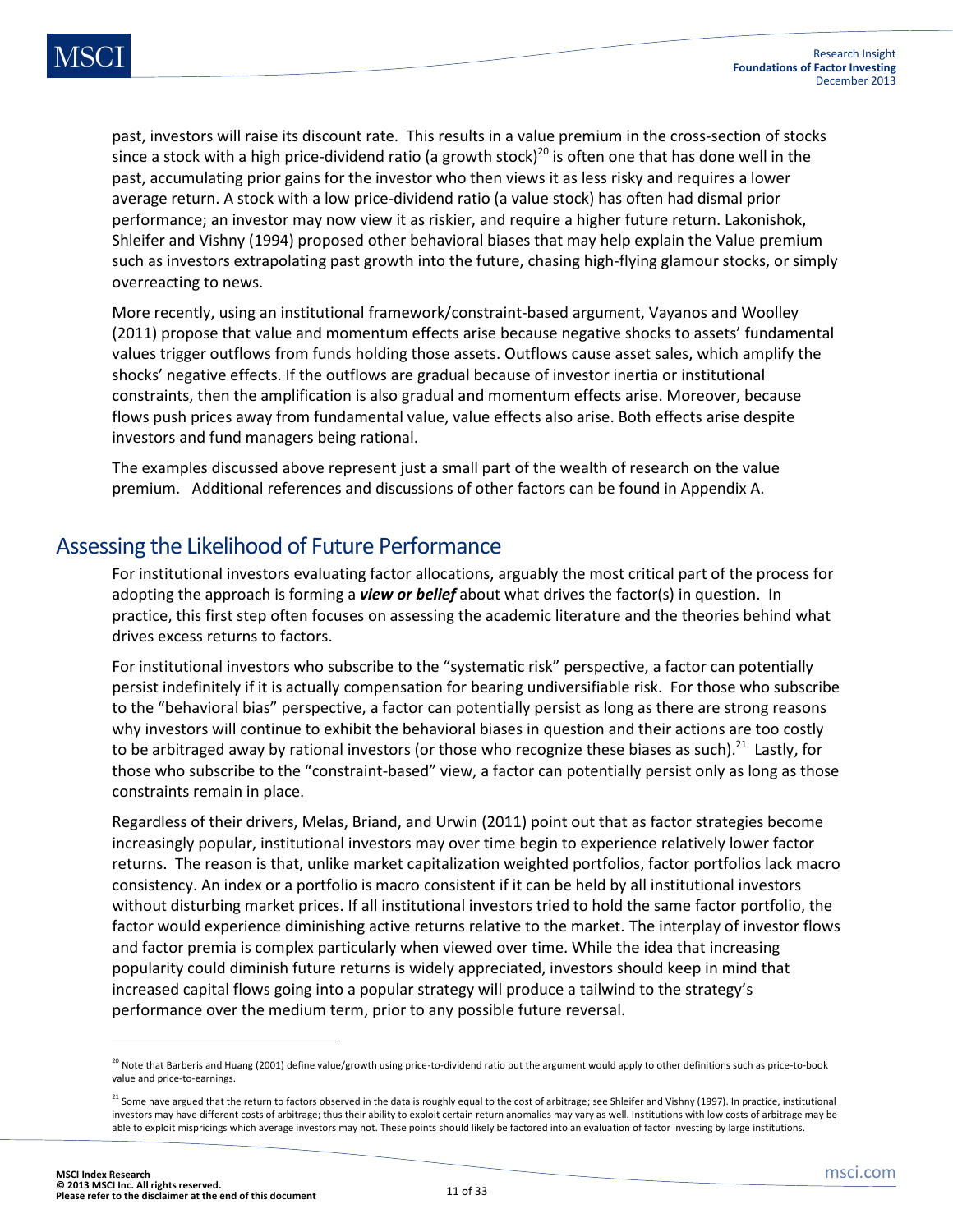## III. Factor Investing versus Market Cap Investing

Some researchers have argued that market cap weighting is inherently flawed and have advocated replacing market cap allocations with factor allocations; see for example, Arnott, Hsu, and Moore (2005). Our position is quite the opposite. First, a market capitalization weighted index reflects the available opportunity set of equity investments as well as the aggregate holdings of all investors. If an investor wants to understand how equities have performed, the best gauge is a market cap weighted benchmark.<sup>22</sup> Second, market cap investing, the strategy that replicates a market cap index, is unique in being macro-consistent, meaning it is the only portfolio that all investors can hold.

Factor indexes do not reflect the full equity opportunity set and they are not macro consistent. Instead, they represent strategic tilts away from market capitalization weighted benchmarks. Exhibit 6 shows one way to view factor indexes relative to the market capitalization weighted index using the MSCI World Index as an example. Some factors (and factor combinations) have higher returns and higher volatility while others have higher returns and lower volatility. They represent active decisions away from the market capitalization weighted index. One intuitive way to view them is in the rubric of traditional active funds (e.g., defensive, balanced, and dynamic strategies).

*Exhibit 6: Factors Represent Strategic Bets Away from the Market Capitalization Weighted Index (Return and Risk, June 1988 to June 2013)*

![](_page_11_Figure_6.jpeg)

Note: The strategies in Exhibit 6 are equally weighted combinations of the MSCI Factor Indexes shown in parentheses. VW = MSCI World Value Weighted Index, EW = MSCI World Equal Weighted Index, Qual = MSCI World Quality Index, Mom = MSCI World Momentum Index, MV = MSCI World Minimum Volatility Index. All are MSCI Factor Indexes based on the MSCI World Index.

In sum, a market capitalization weighted index is the only appropriate candidate for a truly passive, macro consistent, buy and hold investment strategy that aims to capture the long term equity risk premium with structurally low turnover, very high trading liquidity and extremely large investment capacity. In contrast, investing in factors represents active views away from the market portfolio and investors must form their own belief about what explains the premium and whether it is likely to persist. Thus, like traditional active strategies, factor index strategies should be assessed in the long run against a market capitalization weighted benchmark.

 $22$  Moreover, market capitalization weighted can be viewed as the equilibrium portfolio if investors are rational.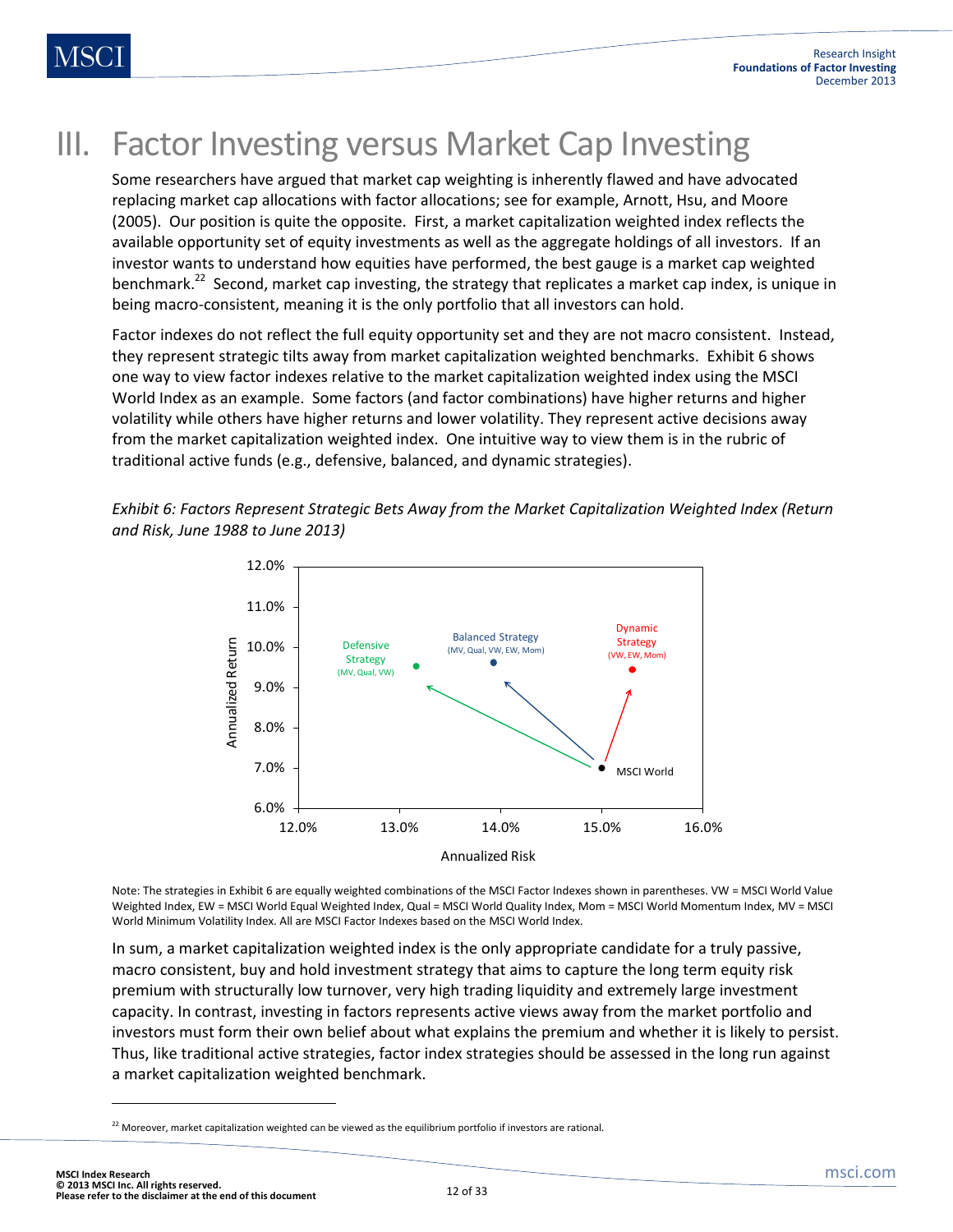## IV. Is Factor Investing A Free Lunch? The Importance of Factor Cyclicality

A key element of factor investing is factor cyclicality. While factor indexes have exhibited excess riskadjusted returns over long time periods, over short horizons factors exhibit significant cyclicality, including periods of underperformance. Exhibit 7 shows that each of the factor indexes has experienced at a minimum a consecutive two-to-three year period of underperformance. Some factors historically have undergone even longer periods; the Small Cap or Low Size factor (captured by the MSCI World Equal Weighted Index in the exhibit) went through a six-year period of underperformance in the 1990s.

![](_page_12_Figure_4.jpeg)

*Exhibit 7: All Systematic Factors are Cyclical (Cumulative Relative Returns, June 1988 to June 2013)*

Thus, there is no free lunch attached to factor investing. Given strong anecdotal evidence that the majority of investors have relatively shorter horizons, their cyclicality may in fact be one of the reasons they have not been arbitraged away. Investors with shorter horizons would not be able to benefit from the full cycle required for factor investing. Some may argue the premia exist to reward long-horizon investors for bearing that risk.

A key part of the decision process for institutional investors implementing factor allocations is what to do about the cyclicality. Possible approaches include the following:

- Setting an appropriately long time horizon
- Establishing an explicit timing mechanism for the initial investment; and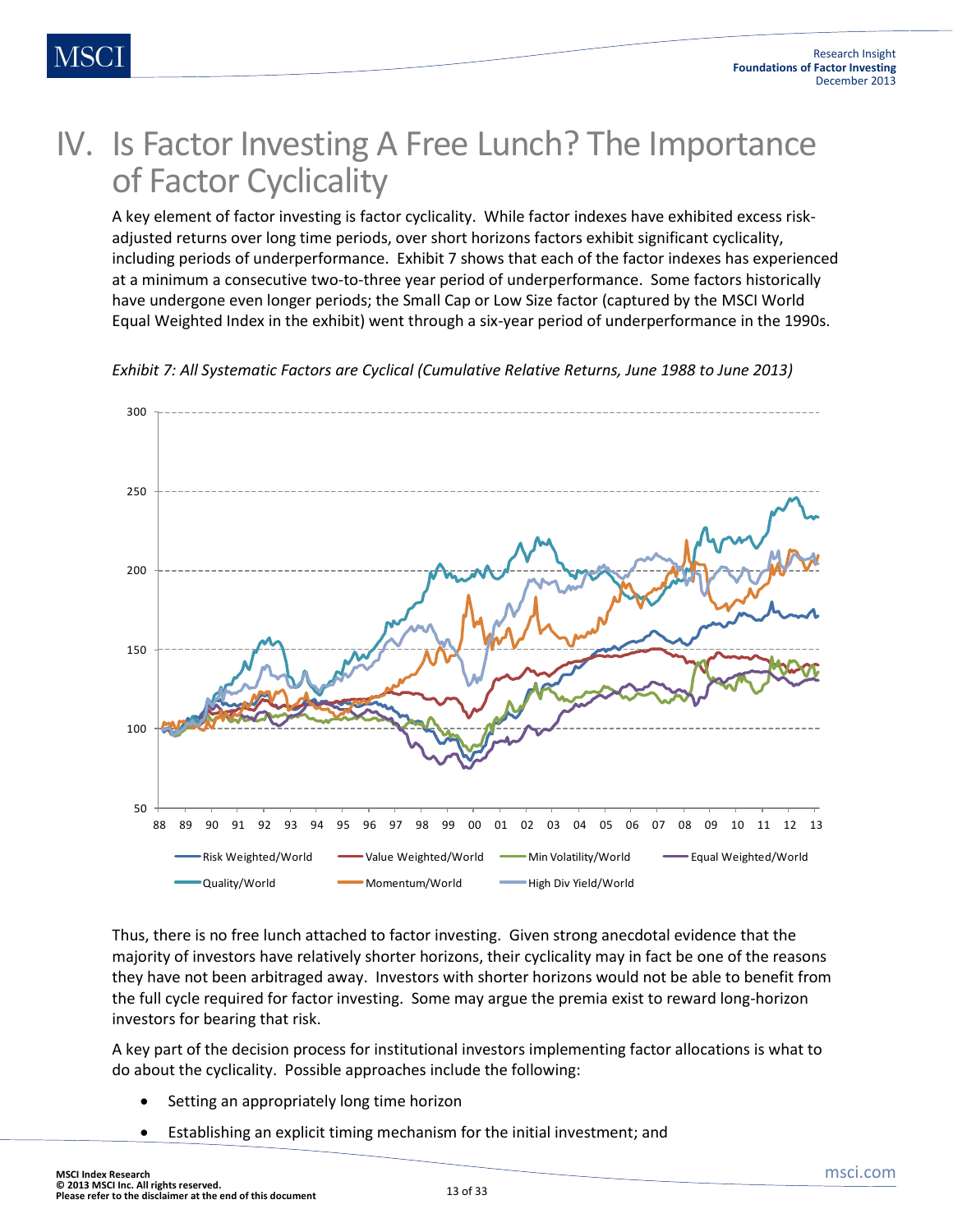Adopting a multiple factor approach and employing factors that diversify each other

The first is difficult in practice because the horizon required would typically be far longer than most institution's strategic reviews. Only institutional investors with extremely long time horizons (15 years and up for most of the factors shown in Exhibit 7) would be arguably insensitive to the timing of entry. The second option is challenging since factors, like markets, have been documented to be extremely hard to time. Most institutions would rather avoid timing decisions given their inherent difficulty.

The third is the most straightforward option. While all factors have been historically cyclical, their periods of underperformance have not coincided. For instance, during the period between 2001 and 2007, the MSCI World Momentum, MSCI World Value Weighted, MSCI World Risk Weighted, and MSCI World Equal Weighted Indexes all outperformed the MSCI World Index, but the MSCI World Quality Index underperformed. From 2007-on, in contrast, the MSCI World Quality Index outperformed while the MSCI World Momentum and MSCI World Value Weighted Indexes did not fare as well. Combining Quality with Momentum and Value Weighted factor indexes for instance can yield a "smoother ride" and diversify across multi-year cycles. Or said another way, employing multiple factors is one way to address their cyclicality. In the second paper of the series "Deploying Multi-Factor Index Allocations in [Institutional Portfolios](http://www.msci.com/resources/pdfs/Deploying_Multi_Factor_Index_Allocations_in_Institutional_Portfolios.pdf)", we discuss in more detail the allocation of equity portfolios across multiple factors.

## V. Capturing Factors Through Allocations to Investable Indexes

The original studies on factors were intended to identify which stock characteristics explained returns. These studies were not concerned with whether those factors were actually investable. Specifically, the factor portfolios constructed by the academics in these studies were not designed for actual implementation. For instance, the Fama-French portfolios include all listed equities (in the US, listed on NYSE and AMEX) including many small illiquid names, are pure long/short portfolios with no accommodation to the size of short positions, and are rebalanced monthly leading to turnover that is considerably higher than institutional benchmarks. In other words, because these factor studies did not assume investors were necessarily investing in these factors, the factors they described did not, nor were they meant to, take into account features key to implementation: transaction costs, liquidity, investability, and capacity.

Until recently, the ability to capitalize on factors could only reasonably be done by active managers. Value investing and small cap investing have been staples of active management for decades. But over the last decade, index providers recognized that factors could be captured in transparent rules-based ways. Investors realized that factor strategies could outperform the market similar to their theoretical factor counterparts while having strong liquidity and investability characteristics.<sup>23</sup> Today, these indexes go by a number of names -- alternative beta, smart, beta, fundamental indexing, etc.

What has this ability to capture factors through indexation meant for institutional investors? Factor indexes could, in fact, revolutionize the investment industry by providing a new way of investing beyond traditional market capitalization weighted portfolio and active portfolios. Factor indexes could provide:

<sup>&</sup>lt;sup>23</sup> Melas, Briand, and Urwin (2011) first discussed ways to capture factors through transparent rules-based long-only investable portfolios.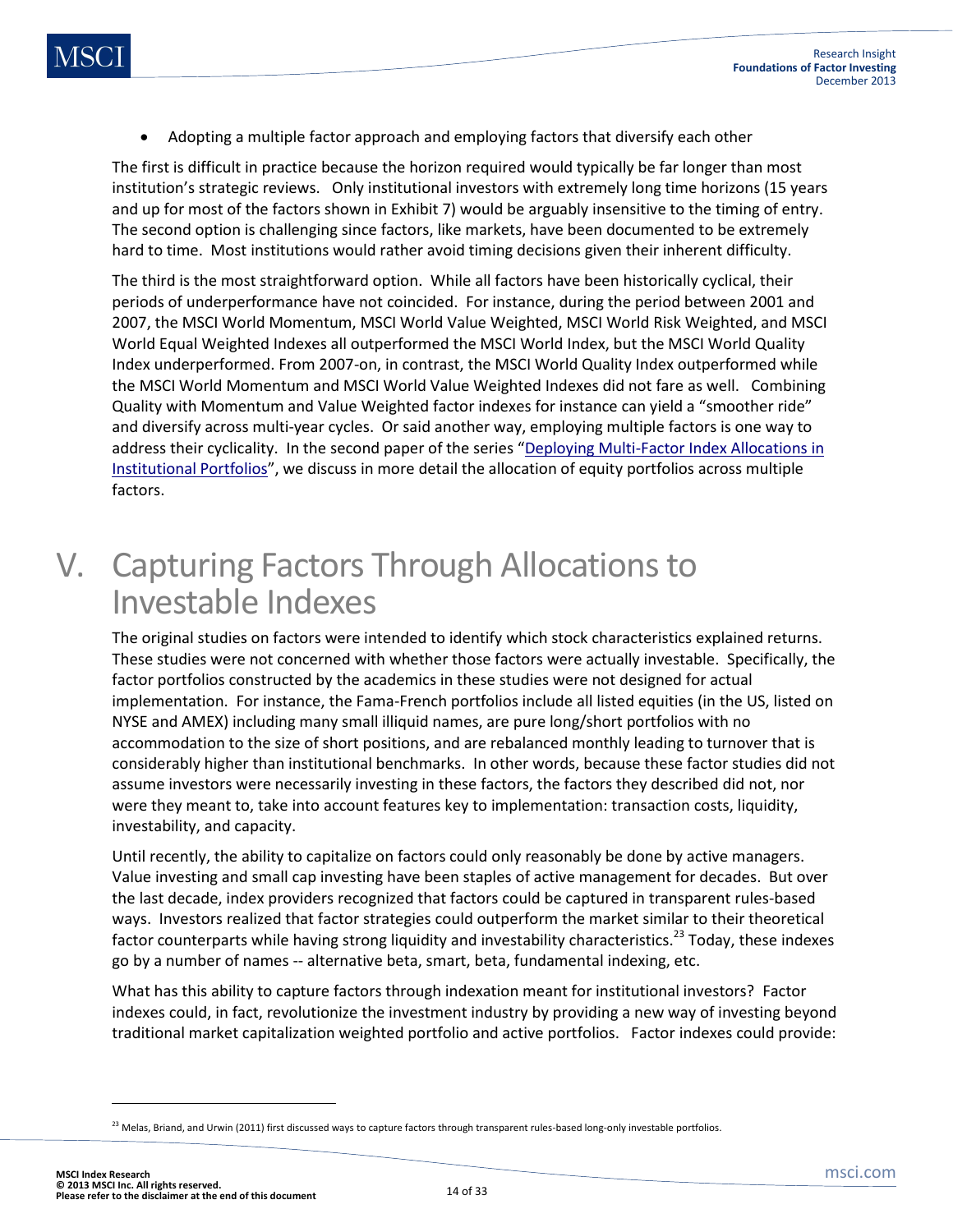- *More relevant benchmarks:* Assigning an active manager a more relevant benchmark means investors can more accurately gauge what active managers are adding
- *Potentially more cost-effective implementation choices:* Funds that passively track these indexes can now potentially deliver returns previously only available through active management at potentially lower fees
- *Transparent implementation choices:* Funds that passively track these indexes can now be used in lieu of more opaque active options with positive implications for risk management

The benefits to institutional investors of factor indexes could be significant. As illustrated in Exhibit 8, factor allocations can be implemented in simple and low cost ways like traditional passive market cap weighted allocations. We note here that factors do *not* replace active management (at least fully) because many value-added activities such as stock selection cannot be replicated by factor indexes.

![](_page_14_Figure_6.jpeg)

![](_page_14_Figure_7.jpeg)

Beyond cost implications, factor indexes offer a fully transparent way to passively invest in factors. Transparency alleviates the well-known problem of manager style drift and also has positive implications for risk management. Institutions have full "look-through" of how exposed their portfolios are to the factors.

The advent of factor indexes also heralds a change in traditional investing paradigms. As shown in Exhibit 9, index-based factor allocations could imply a significant shift in the way institutional investors view the asset allocation and active management process. Instead of focusing on diversifying across active managers in multiple alpha mandates, institutions would focus first on diversification across multiple index mandates. Risk control would then focus principally on managing exposure to these factors while active management would be defined more narrowly as sources of return that exclude factors.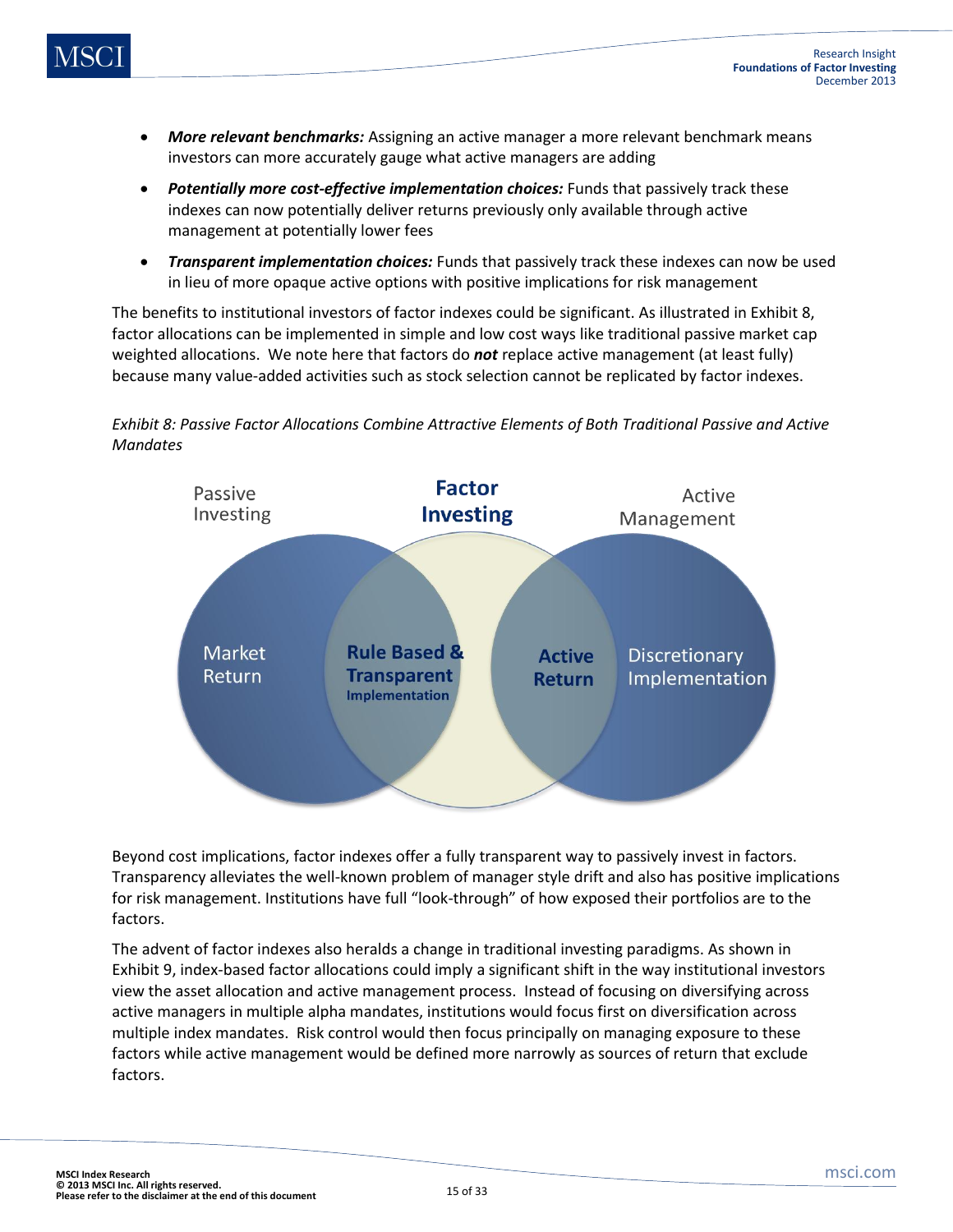|                 | <b>Current Framework</b>                                                                                                                                                                              | <b>Possible New Framework</b>                                                                                                                                  |  |  |
|-----------------|-------------------------------------------------------------------------------------------------------------------------------------------------------------------------------------------------------|----------------------------------------------------------------------------------------------------------------------------------------------------------------|--|--|
| Strategy        | ⋗<br>Diversification across managers in<br>multiple alpha mandates<br>➤<br>Asset owner manages strategy<br>through asset allocation and<br>manager selection                                          | Diversification across strategies in<br>➤<br>multiple factor index mandates<br>➤<br>Asset owner manages strategy through<br>factor allocation                  |  |  |
| Roles and Tools | Alpha is defined broadly: bottom-<br>➤<br>up skill, top-down sources and<br>timing<br>$\blacktriangleright$<br>Risk control is principally through<br>asset allocation and manager<br>diversification | Alpha is defined more narrowly<br>➤<br>excluding factors<br>Risk control focuses on managing<br>➤<br>exposure to risk factors                                  |  |  |
| Economics       | Active mandates dominate the<br>↘<br>portfolio's costs<br>$\blacktriangleright$<br>Large line-up of external<br>managers with small internal<br>asset owner staff                                     | Active mandates co-exist with factor<br>➤<br>mandates producing lower costs<br>Larger internal staff managing more<br>➤<br>assets with fewer external managers |  |  |

#### *Exhibit 9: Potential Redefinition of the Way Institutions Invest*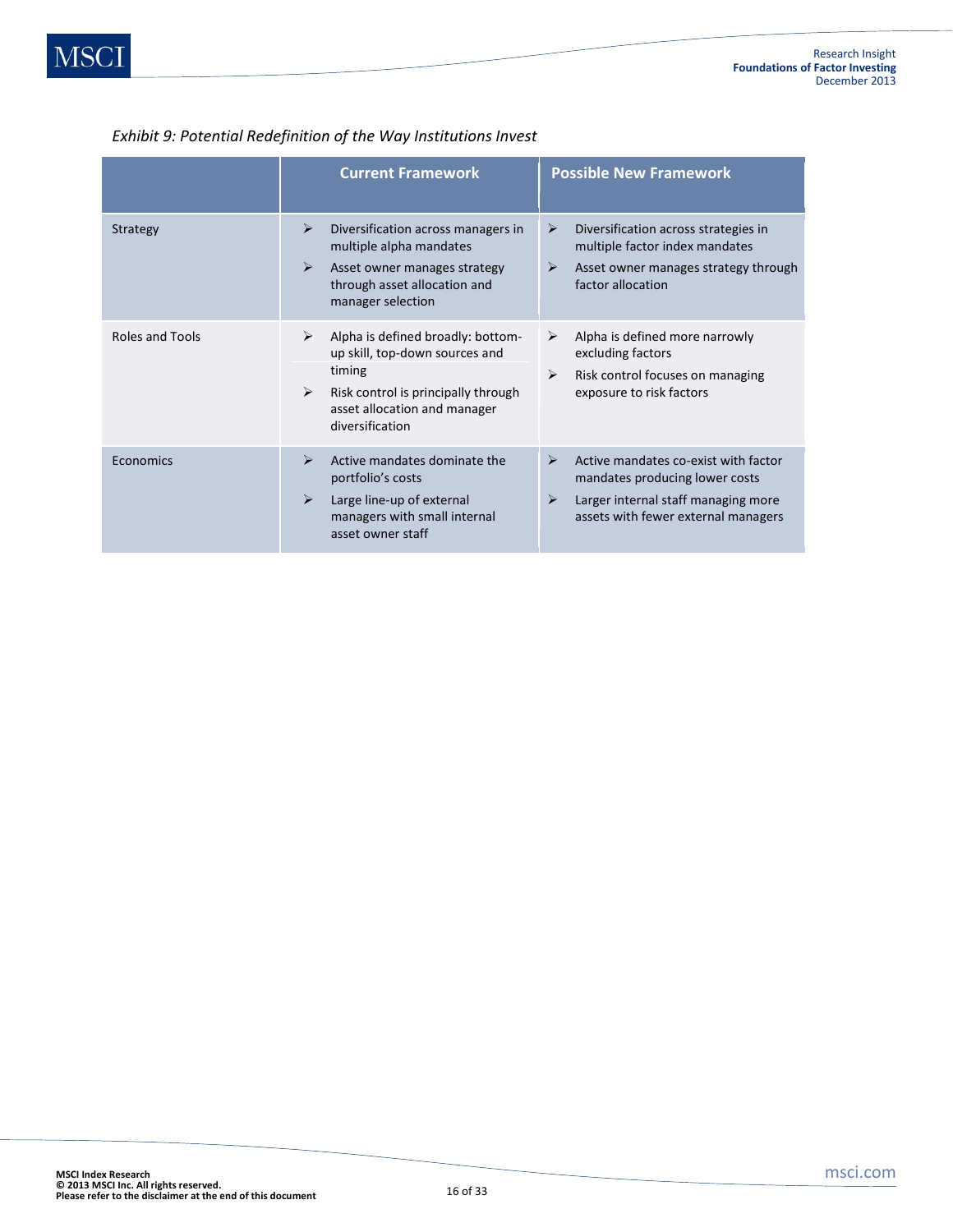## VI. An Illustration with MSCI Factor Indexes

MSCI's family of factor indexes, comprising the six key factors—Value, Low Size, Low Volatility, High Yield, Quality and Momentum —are shown in Exhibit 10. These indexes are constructed for flagship global indexes like the MSCI ACWI, MSCI World, MSCI Emerging Markets, and MSCI EAFE Indexes, as well as many individual country indexes.

| <b>Systematic Factors</b> | <b>MSCI Indexes</b>                                                                                                                                                                                                                                                                                                          |  |  |  |
|---------------------------|------------------------------------------------------------------------------------------------------------------------------------------------------------------------------------------------------------------------------------------------------------------------------------------------------------------------------|--|--|--|
| Value                     | ➤<br><b>MSCI Value Weighted Indexes: Capture Value factor by weighting</b><br>according to four fundamental variables (Sales, Earnings, Cash Flow, Book<br>Value)                                                                                                                                                            |  |  |  |
| Low Size (Small Cap)      | MSCI Equal Weighted Indexes: Capture low size effect by equally weighting<br>➤<br>all stocks in a given parent index                                                                                                                                                                                                         |  |  |  |
| Momentum                  | ➤<br><b>MSCI Momentum Indexes:</b> Reflect the performance of high momentum<br>stocks by weighting based on 6- and 12-month momentum scaled by<br>volatility                                                                                                                                                                 |  |  |  |
| Low Volatility            | $\blacktriangleright$<br><b>MSCI Minimum Volatility Indexes: Reflect empirical portfolio with lowest</b><br>forecast volatility using minimum variance optimization<br>$\blacktriangleright$<br><b>MSCI Risk Weighted Indexes:</b> Capture low volatility stocks by weighting<br>based on the inverse of historical variance |  |  |  |
| Dividend Yield            | MSCI High Dividend Yield Indexes: Select high dividend stocks with screens<br>➤<br>for quality and potential yield traps                                                                                                                                                                                                     |  |  |  |
| Quality                   | ➤<br>MSCI Quality Indexes: Capture high quality stocks by weighting based on<br>debt-to-equity, return-on-equity, and earnings variability                                                                                                                                                                                   |  |  |  |

*Exhibit 10: MSCI Family of Factor Indexes*

Just as "there is more than one way to skin a cat," there is indeed more than one way to capture systematic factors through indexes. Index methodology comprises several aspects: the choice of stock universe, weighting scheme, and rebalancing frequency. All three have important implications for the traits investors care about in the resulting index--investability and liquidity, factor exposure, returns, risk, and tracking error. For instance, the index could contain all the names in the starting universe and merely reweight the names. Alternatively, the index could contain a narrow subset of names.<sup>24</sup> The former would have lower tracking error, higher investability, but lower exposure to the pure factor and potentially lower returns.

More generally, there is a tradeoff between the exposure to the factor (and potential returns) and the investability of a factor index. One can generally only achieve purer factor exposure by sacrificing investability and being willing to take on greater amounts of active risk. Detailed discussion about

 $\overline{\phantom{a}}$ 

 $^{24}$  MSCI Factor Indexes span both types. MSCI Factor Indexes that contain a broad universe of names (denoted by having the term "Weighted" in the index name) usually contain all the names in a broad "parent index" such as the MSCI ACWI Index and reweight the stocks (differently from market capitalization weighted) based on the desired factor characteristic. These broad indexes are characterized by very low tracking error and high degrees of investability.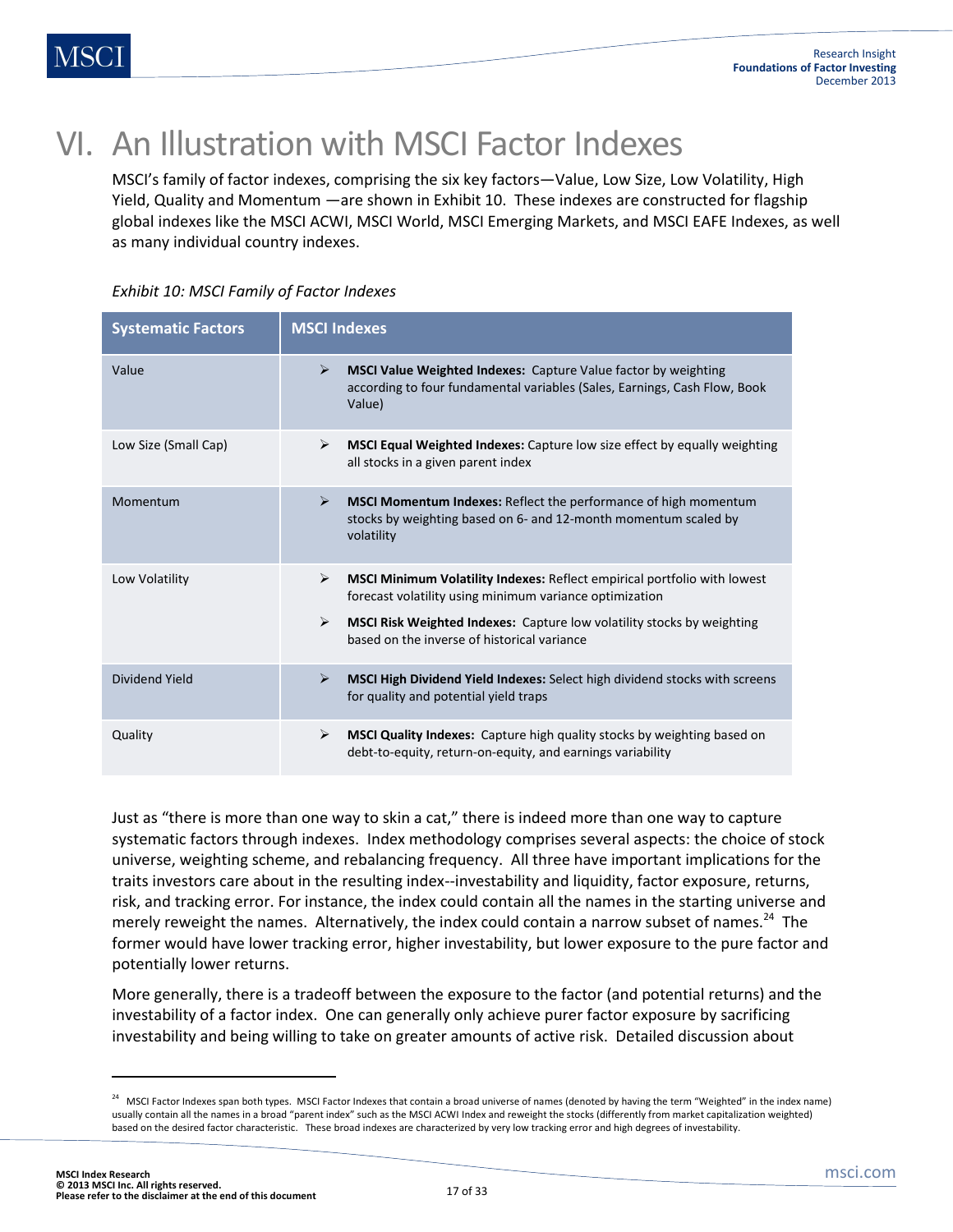different index choices is discussed later in the second paper of this series "[Deploying Multi-Factor Index](http://www.msci.com/resources/pdfs/Deploying_Multi_Factor_Index_Allocations_in_Institutional_Portfolios.pdf)  [Allocations in Institutional Portfolios](http://www.msci.com/resources/pdfs/Deploying_Multi_Factor_Index_Allocations_in_Institutional_Portfolios.pdf)".

Exhibit 11 shows key characteristics including the performance of some of the MSCI World Factor Indexes for the period June 1988 to June 2013.

|  | Exhibit 11: MSCI World Factor Indexes (Main Characteristics, June 1988 to June 2013) |  |  |  |
|--|--------------------------------------------------------------------------------------|--|--|--|
|--|--------------------------------------------------------------------------------------|--|--|--|

| <b>Index</b>                               | <b>Factor</b><br>Exposures* | <b>Total</b><br><b>Return</b> | <b>Total</b><br><b>Risk</b> | <b>Active</b><br><b>Return</b> | <b>Active</b><br><b>Risk</b> | <b>Annual</b><br><b>Turnover</b> | <b>Pairwise</b><br>Correl-<br>ation |
|--------------------------------------------|-----------------------------|-------------------------------|-----------------------------|--------------------------------|------------------------------|----------------------------------|-------------------------------------|
| <b>MSCI World</b>                          | $\overline{\phantom{a}}$    | 7.1                           | 15.4                        | 0.0                            | 0.0                          | 3.9                              | <b>NA</b>                           |
| <b>MSCI World</b><br><b>Equal Weighted</b> | <b>Size</b>                 | 8.3                           | 16.3                        | 1.2                            | 5.2                          | 31.8                             | 0.22                                |
| <b>MSCI World</b><br>Minimum<br>Volatility | Volatility                  | 8.5                           | 11.6                        | 1.4                            | 6.7                          | 20.0                             | 0.30                                |
| <b>MSCI World</b><br>Value Weighted        | Value                       | 8.6                           | 15.6                        | 1.5                            | 3.6                          | 20.3                             | 0.30                                |
| <b>MSCI World Risk</b><br>Weighted         | Size,<br>Volatility         | 9.5                           | 13.7                        | 2.4                            | 5.3                          | 27.2                             | 0.46                                |
| <b>MSCI World</b><br>Quality               | Growth,<br>Leverage         | 10.9                          | 14.0                        | 3.8                            | 5.9                          | 27.6                             | 0.13                                |
| <b>MSCI World</b><br>Momentum              | Momentum                    | 10.4                          | 15.9                        | 3.3                            | 8.5                          | 127.5                            | 0.03                                |
| <b>MSCI World HDY</b>                      |                             | 10.3                          | 14.6                        | 3.2                            | 6.5                          | 22.0                             | 0.41                                |

\* In the column "Factor Exposures" we show the Barra Global Equity Model (GEM2) factors which are statistically significant on average (>+/- 0.20), with the expected sign, since December 1997. Note that there is no "Yield factor" in the GEM2 Model. Instead, Yield is a component (with a weight of 10%) in the GEM2 Value factor. Turnover reported is the average annual one-way turnover based on history from June 1988- June 2013.

Higher capacity indexes include the MSCI Value Weighted Index. As illustrated in Exhibit 17 using MSCI World variants, it exhibits the lowest tracking error among the available indexes since it holds all the constituents of the parent index. The other indexes (the MSCI Momentum Indexes, MSCI Quality Indexes, and MSCI Minimum Volatility Indexes) are more concentrated indexes, holding only a subset of the names in the parent index. These indexes exhibit higher tracking errors and lower levels of investability. (The MSCI Minimum Volatility Indexes are turnover-constrained to 20% but other measures of investability are more similar to the MSCI Momentum and Quality Indexes.) The MSCI Momentum and MSCI Quality Indexes historically exhibited the strongest historical returns while the MSCI Minimum Volatility Indexes exhibited sizable risk reduction.

All the MSCI World Factor Indexes shown in Exhibit 11 outperform the MSCI World Index over the period shown, June 1988 to June 2013. Moreover, they all have turnover levels that are well within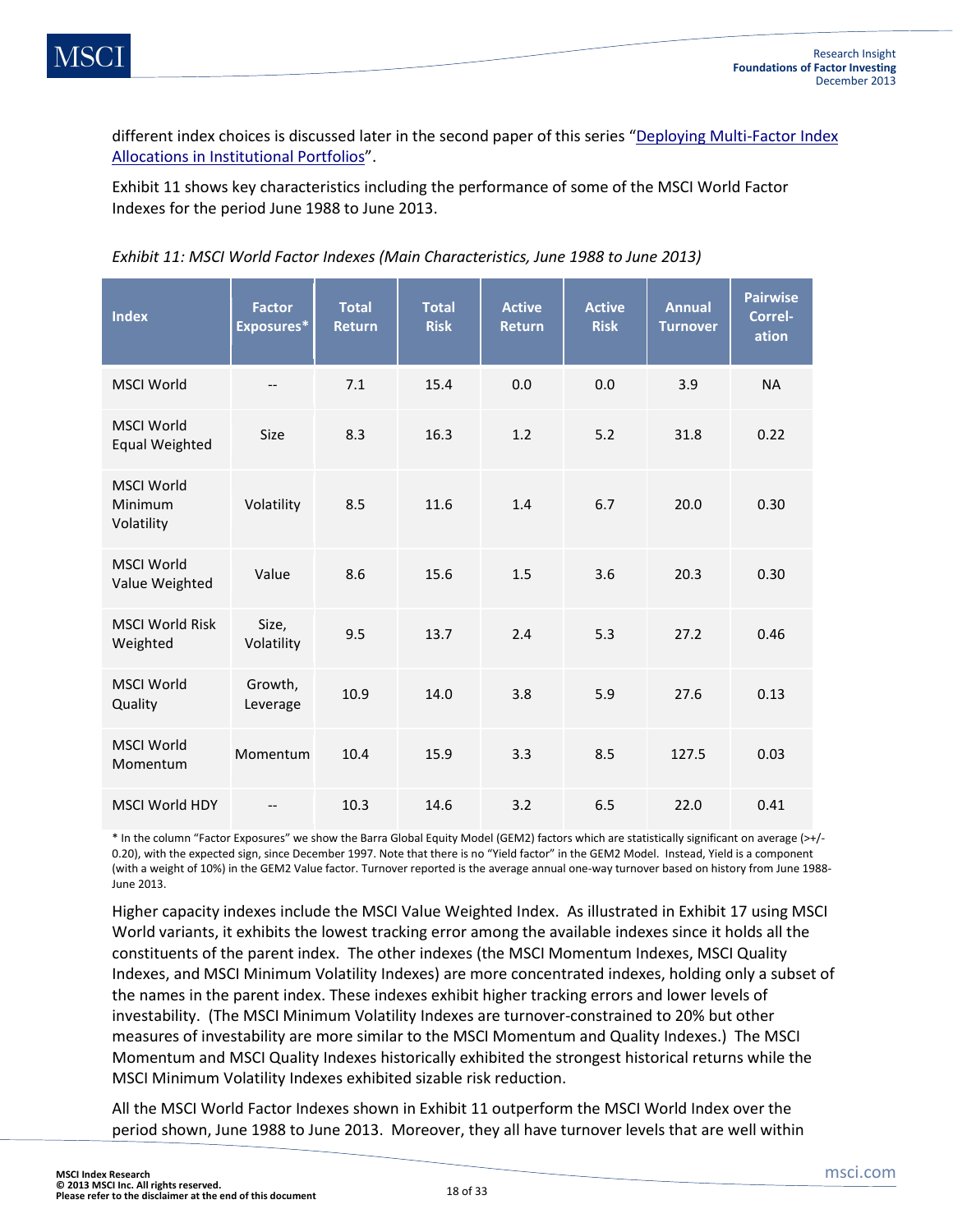reason. For instance, assuming 50 bps in one-way trading costs, the cost of trading for the indexes would range between 20.3 basis points annually for the MSCI World Value Weighted Index to 127.5 bps annually for the MSCI World Momentum Index. Both estimates are more than offset by their historical return premiums over this period – 150 bps and 330 bps respectively.

## Conclusion

Factor investing is based on the existence of factors that have earned a premium over long periods, reflect exposure to systematic risk, and are grounded in the academic literature. Early financial theory established that for stocks, exposure to the market was a significant driver of returns (e.g., the CAPM). Later, researchers like Barr Rosenberg, Eugene Fama and Kenneth French extended the CAPM to include certain systematic factors that also were important in explaining returns. Tilts towards these factors such as Value, Low Size, and Momentum historically produced excess long-term returns and there were strong theoretical foundations behind these factors.

Until now, passive investing has focused on capturing market beta through market capitalization weighted indexes. The only way institutional investors could get access to factors was through active management. Indexation is opening a new way for factor investing today by allowing investors to access factors through passive vehicles that replicate factor indexes. MSCI Factor Indexes provide access to six solidly grounded factors—Value, Low Size, Low Volatility, High Yield, Quality and Momentum. These indexes have historically earned excess returns over market capitalization weighted indexes and experienced higher Sharpe Ratios.

This paper is the first in a three-paper series focusing on factor investing. In the next paper of this series, "[Deploying Multi-Factor Index Allocations in Institutional Portfolios](http://www.msci.com/resources/pdfs/Deploying_Multi_Factor_Index_Allocations_in_Institutional_Portfolios.pdf)", we address the topic of allocating across factors and what role they play in the institutional portfolio.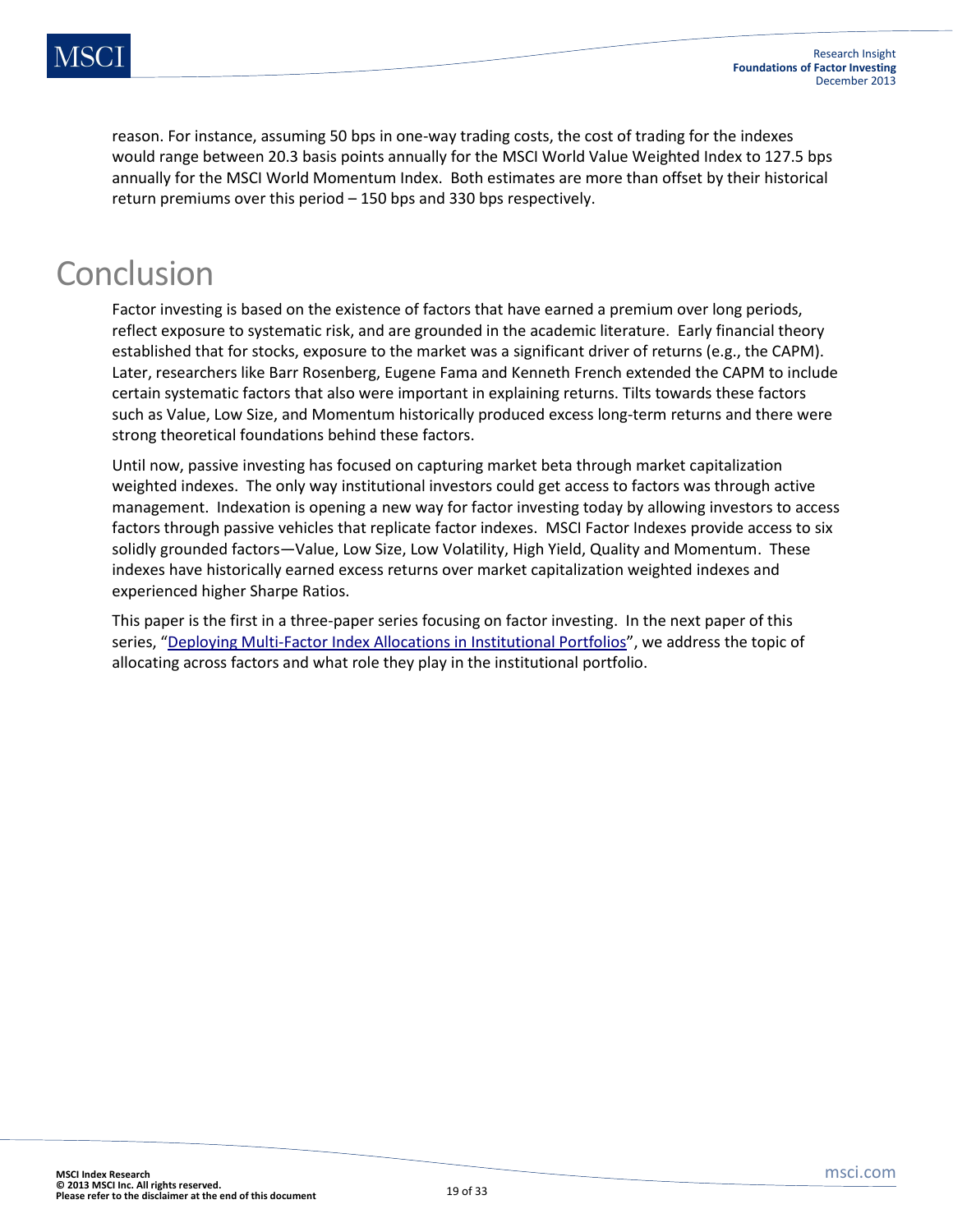## References

Ang, A., W. N. Goetzmann and S. M. Schaefer (2009), "Evaluation of Active Management of the Norwegian Government Pension Fund – Global," [www.regjeringen.no](http://www.regjeringen.no/).

Arnott, Robert D., Jason C. Hsu, and Philip Moore (2005), "Fundamental Indexation", Financial Analysts Journal, Vol.61, No. 2 (March/April): 83–99.

Baker, Malcolm, Brendan Bradley, and Jeffrey Wurgler (2011), "Benchmarks as Limits to Arbitrage: Understanding the Low-Volatility Anomaly", Financial Analyst Journal, Vol. 67, No. 1, pp. 40–54.

Barberis, N. and M. Huang (2001), "Mental Accounting, Loss Aversion and Individual Stock Returns," Journal of Finance 56, 1247-1292.

Carhart, M. (1997), "On Persistence in Mutual Fund Performance," the Journal of Finance 52(1), 57-82.

Chan, K. C., and Chen, Nai-fu (1991), "Structural and return characteristics of small and large firms," Journal of Finance 46: 1467–84.

Chen, Nai-fu, Richard Roll, and Stephen Ross (1986), "Economic forces and the stock market". Journal of Business 59: 383–403.

Chen, Nai-fu, and Feng Zhang (1998), "Risk and Return of Value Stocks," Journal of Business, Vol. 71, No. 4.

Cochrane, John H. (1991), "Volatility tests and efficient markets : A review essay," Journal of Monetary Economics, Elsevier, 27(3): 463-485.

Cochrane, John H. (1996), "A Cross-Sectional Test of an Investment-Based Asset Pricing Model," Journal of Political Economy, 104.

Connor, Gregory (1995), "The Three Types of Factor Models: A Comparison of Their Explanatory Power," Financial Analysts Journal, May/June 1995, Vol. 51, No. 3: 42-46.

Dasgupta, Amil, Andrea Prat, and Michela Verardo (2011), "The price impact of institutional herding," Review of Financial Studies, 24 (3): 892-925.

Dichev, I.D. (1998), "Is the Risk of Bankruptcy a Systematic Risk?", Journal of Finance, 53: 1131-1147.

Fama, Eugene F. and Kenneth R. French (1992), "The Cross-Section of Expected Stock Returns," Journal of Finance 47, 427-465.

Fama, Eugene F., and Kenneth R. French (1993), "Common Risk Factors in the Returns on Stock and Bonds," Journal of Financial Economics 33, 3-56.

Fama, Eugene F., and Kenneth R. French (2010), "Luck versus Skill in the Cross-section of Mutual Fund Returns", Journal of Finance Vol. 65, No. 5.

Graham, B., and Dodd, D. 1934. *Security Analysis*. New York: McGraw Hill.

Gruber, M. (1996), "Another Puzzle: The Growth in Actively Managed Mutual Funds," Journal of Finance 52, 783-810.

Jones, R.C. and R. Wermers (2011), "Active Management in Mostly Efficient Markets," Financial Analysts Journal 67(6), 29-45.

Lintner, J. (1965), "Portfolios and Capital Budgets," *The Review of Economics and Statistics*, 47(1), 13-37.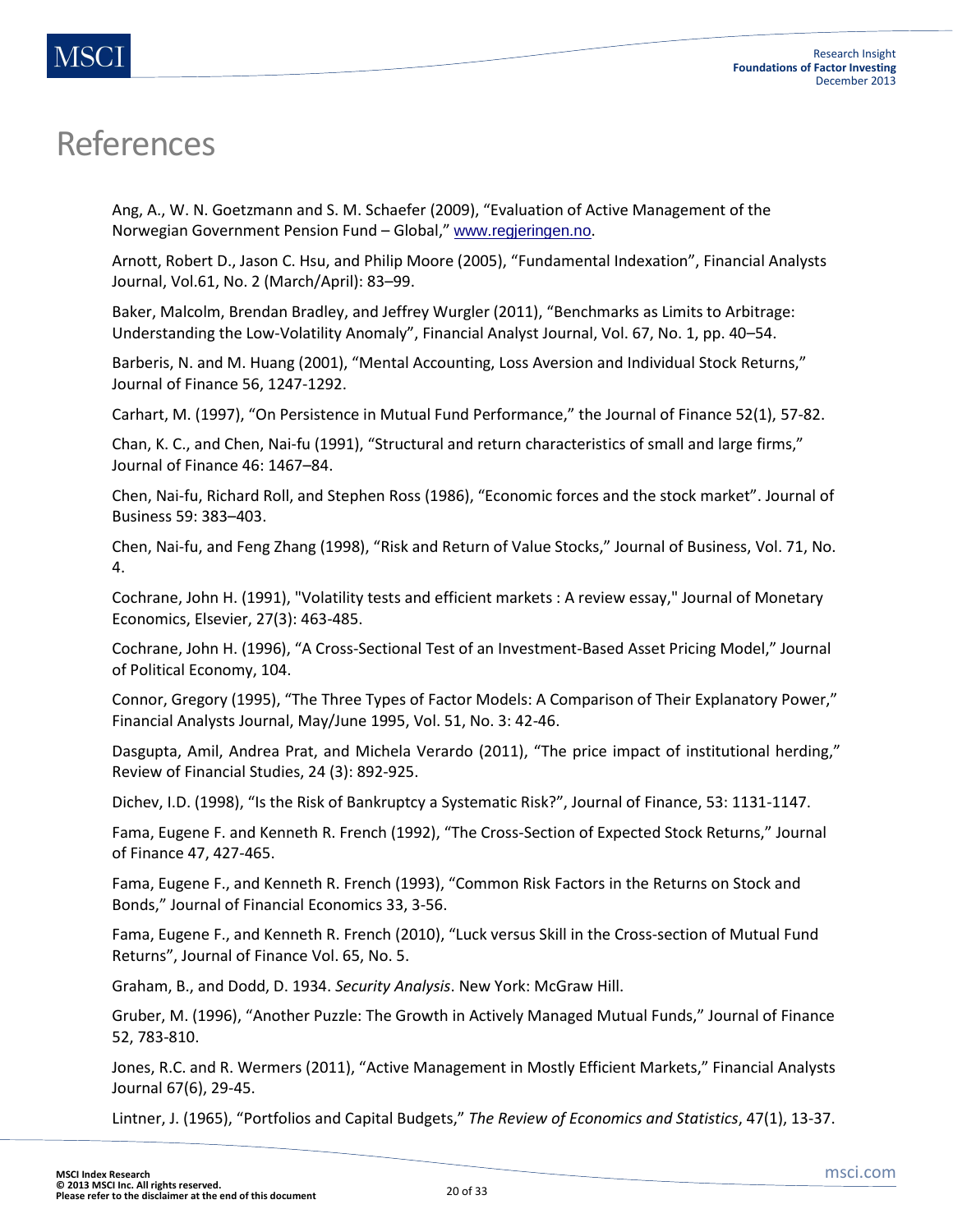Lakonishok, Josef, Andrei Shleifer, and Robert Vishny (1994), "Contrarian investment, extrapolation, and risk," Journal of Finance 49: 1541–78.

Liu, W. (2006), "A liquidity-augmented capital asset pricing model," Journal of Financial Economics 82(3), 631-671.

Malkiel (1995), "Returns from Investing in Equity Mutual Funds 1971 to 1991," Journal of Finance 50, 549-572.

Menchero, Jose (2010), "Characteristics of Factor Portfolios," MSCI Barra Research Insights.

Melas, D., Briand, R., R.Urwin (2011), "Harvesting Risk Premia with Strategy Indices – From Today's Alpha to Tomorrow's Beta," MSCI Research Insight.

Miller, Guy (2006), "Needles, Haystacks, and Hidden Factors," Journal of Portfolio Management, Vol. 32, No. 2: pp. 25-32.

Mok, William, Jennifer Bender, and P. Brett Hammond (2013), "Can Alpha be Captured by Risk Premia?" forthcoming, Journal of Portfolio Management.

Mossin, J. (1966), "Equilibrium in a Capital Asset Market", *Econometrica*, 34, 768–783.

Rosenberg, Barr, and Vinay Marathe (1976), "Common Factors in Security Returns: Microeconomic Determinants and Macroeconomic Correlates," University of California Institute of Business and Economic Research, Research Program in Finance, Working paper No. 44.

Ross, Stephen (1976), "The arbitrage theory of capital asset pricing," Journal of Economic Theory 13(3), 341–360.

Sharpe, William (1964), "Capital Asset Prices: A Theory of Market Equilibrium under Conditions of Risk," Journal of Finance 19, 425-442.

Sharpe, William (1988), "Determining a Fund's Effective Asset Mix," Investment Management Review, September/October 1988, pp. 16-29.

Sharpe, William (1992), "Asset allocation: Management style and performance measurement," The Journal of Portfolio Management, Volume 18, Number 2, Winter 1992, pp. 7-19.

Treynor, J. L. (1961), "Market Value, Time, and Risk." Unpublished manuscript. Rough draft dated 8/8/61, #95-209.

Vayanos, Dimitri and Paul Woolley (2011), "An institutional theory of momentum and reversal," London School of Economics (LSE), Working paper.

Vishny, Robert W. & Shleifer, A. (1997), "The Limits of Arbitrage," Journal of Finance 52(1), 35–55.

Wermers, Russ (2000), "Mutual Fund Performance: An Empirical Decomposition into Stock-Picking Talent, Style, Transactions Costs, and Expenses," Journal of Finance, 55: 1655-1695.

Wermers, R. (2003), "Is Money Really 'Smart'? New Evidence on the Relation between Mutual Fund Flows, Manager Behavior, and Performance Persistence." Unpublished paper, University of Maryland (May)."

Winkelmann, Kurt , Raghu Suryanarayanan, Ludger Hentschel, and Katalin Varga (2013), "Macro‐Sensitive Portfolio Strategies: Macroeconomic Risk and Asset Cash‐Flows", MSCI Market Insight, March 2013.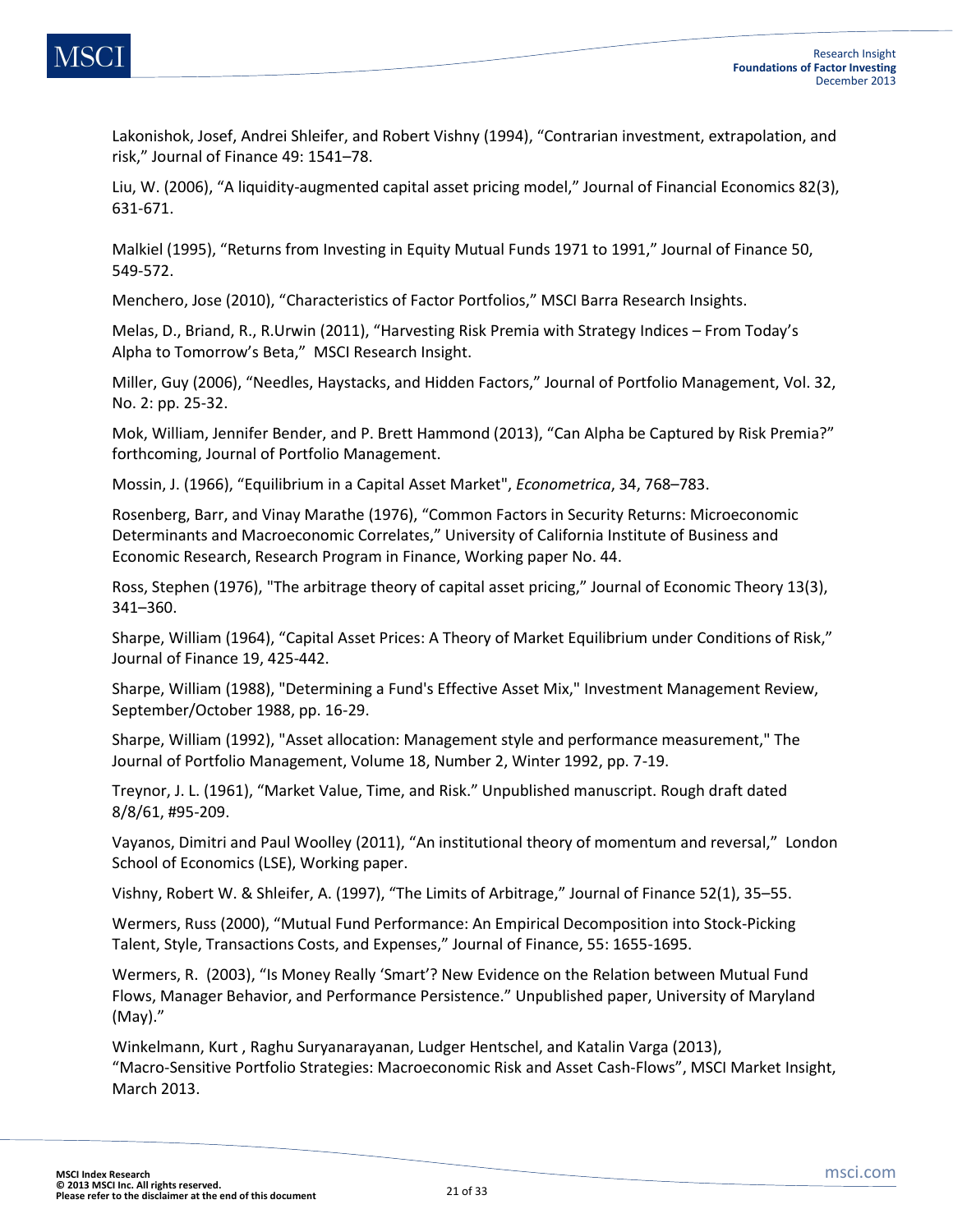Zhang, Lu (2005), "The value premium", Journal of Finance 60, 67–103.

Zhang, X.F. (2006), "Information uncertainty and stock returns," Journal of Finance 61(1), 15-136.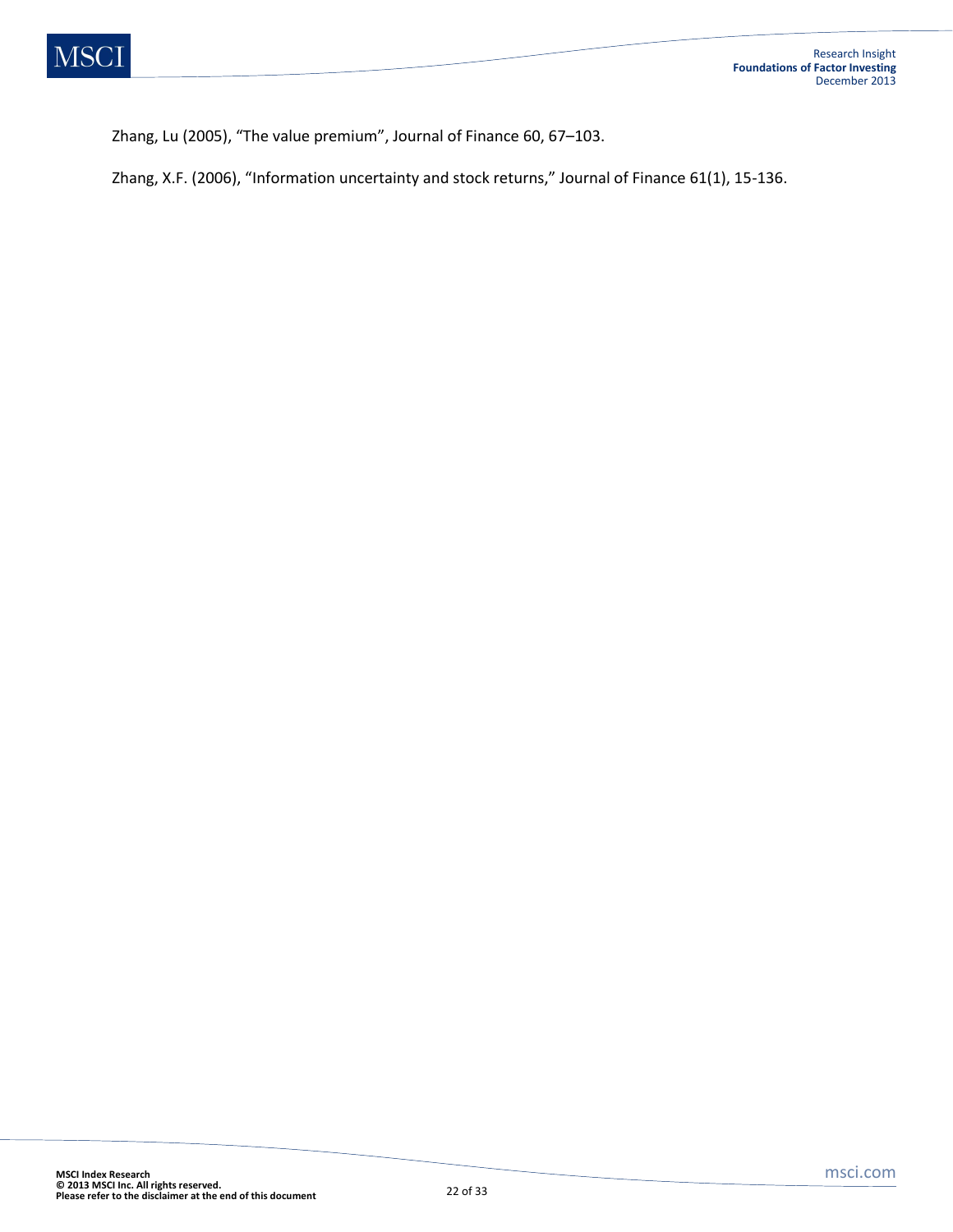## Appendix

### Appendix A: Additional Information about the Academic Literature

There is a vast literature on systematic factors. Subgenres which fall under the umbrella of systematic factors include asset pricing anomalies, stock market anomalies, multi-factor models, risk factor models, alpha signals, etc. To start, it is useful to begin with several good general references on these issues:

- "Dissecting Anomalies" by Eugene Fama and Ken French (2008)
- "Explaining Stock Returns: A Literature Review" by James L. Davis (2001)
- "Market Efficiency, Long-Term Returns, and Behavioral Finance" by Eugene Fama (1997)
- "The Efficient Market Hypothesis and It's Critics" by Burton Malkiel (2003)
- $\bullet$  "The New Palgrave Dictionary of Economics" (2008) by Steven Durlauf and Lawrence Blume, 2<sup>nd</sup> ed.
- "Anomalies and Market Efficiency" by G. William Schwert<sup>25</sup> (Ch. 15 in *Handbook of the Economics of Finance*, by Constantinides, Harris, and Stulz, 2003)
- "Investor Psychology and Asset Pricing," by David Hirshleifer  $(2001)^{26}$

While the construction of factor models occupies a somewhat segregated landscape from the market anomalies literature, this research provides guidance on how alpha signals and risk factors are identified and estimated by quantitative managers. Some good starting references include:

- *The Barra Equity Risk Model Handbook*
- *Active Portfolio Management: A Quantitative Approach for Producing Superior Returns and Controlling Risk* by Richard Grinold and Ronald Kahn
- *Modern Investment Management: An Equilibrium Approach* by Bob Litterman
- *Quantitative Equity Portfolio Management: Modern Techniques and Applications* by Edward Qian, Ronald Hua, and Eric Sorensen

Additional references are provided below for the main systematic factors discussed in this paper: Value, Low Size, Momentum, Low Volatility, Quality, and Yield.

#### **Value**

The Value factor captures the positive link between stocks that have low prices relative to their fundamental value and returns in excess of the capitalization-weighted benchmark. A value strategy consists of buying stocks that have low prices normalized by some indicator of company fundamentals (such as book value, sales, earnings, or dividends, etc.) and selling stocks that have high prices (also normalized). Value investing has been widely discussed since Graham and Dodd first wrote about it 1934 ("*Security Analysis*"). It was later formalized by Basu (1977), who was the first to test the notion that value-related variables might explain violations of the CAPM. He found a significant positive relation between E/P ratios and average returns for US stocks that could not be explained by the CAPM. Later studies documented a significant positive relation between Book-to-Price ratios and average returns as well; see Rosenberg, Reid and Lanstein (1985) and DeBondt and Thaler (1987) for example. Other measures of value have also been found to have positive excess returns including value ratios that use cash flow. The Value effect in its many forms has been reproduced by numerous researchers for many different sample periods and for most major securities markets around the world (see Hawawini and

 $\overline{\phantom{a}}$ 

<sup>&</sup>lt;sup>25</sup> http://schwert.ssb.rochester.edu/hbfech15.pdf

<sup>&</sup>lt;sup>26</sup> "Investor Psychology and Asset Pricing," David Hirshleifer, Journal of Finance, 56(4), August, (2001):1533-1597.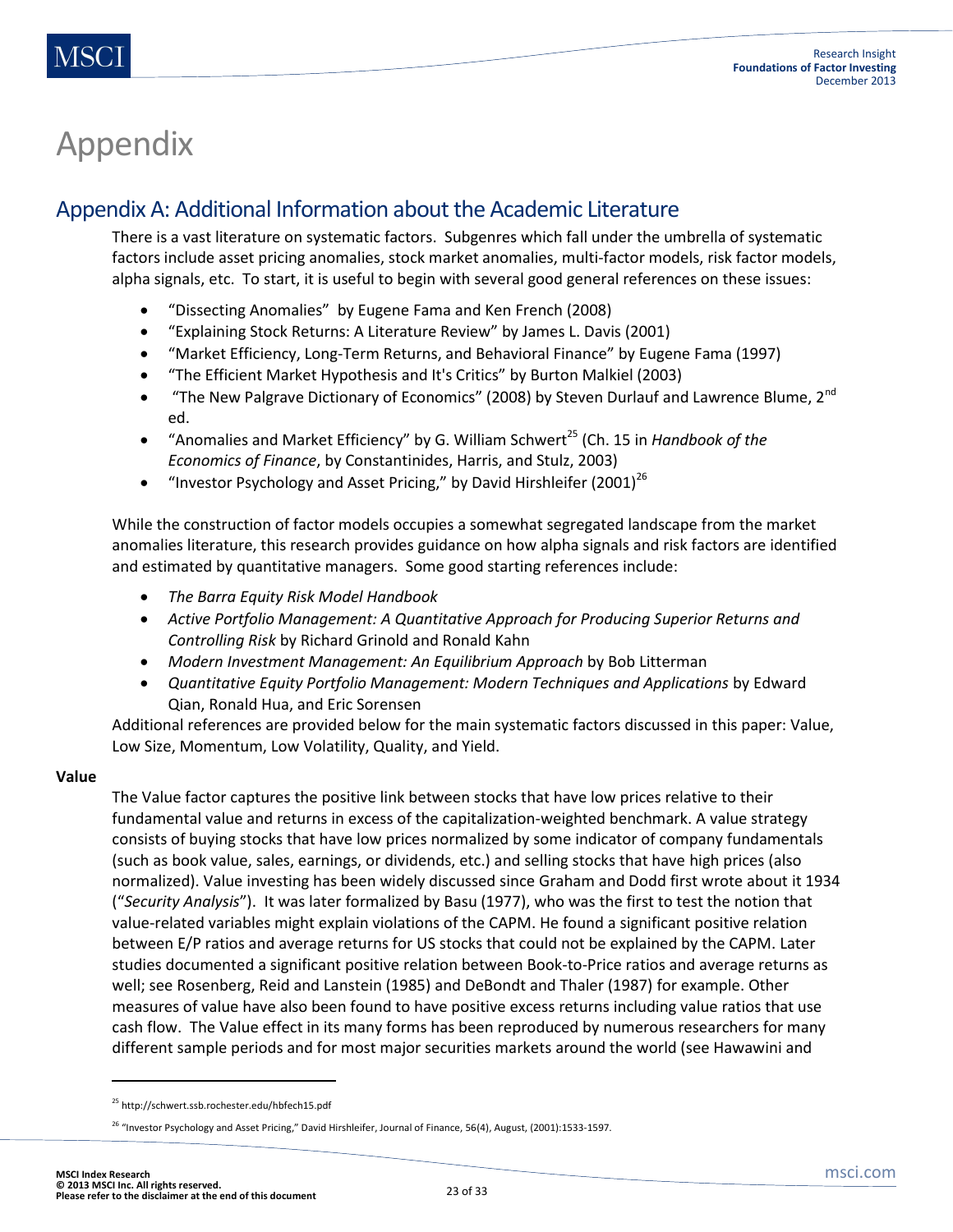![](_page_23_Picture_0.jpeg)

Keim (2000)). We note that critics of the value premium have argued that empirical evidence is based on data mining and point out the sample-dependency of empirical studies; see for instance Black (1993).

A discussion of theories behind the Value premium appears in Section II.

#### **Low Size**

The Size factor captures the excess returns of smaller firms (by market capitalization) relative to their larger counterparts even after adjusting for betas and other factors like Value. This result was first discovered by Banz (1981), and triggered a vast literature on the topic. Banz (1981) showed smaller companies listed on the NYSE on average delivered higher risk-adjusted returns than larger companies using data from 1936-1975. This "size effect" was later generalized by the Fama-French Three Factor Model in the early 1990's.

The small cap premium has been found to exist even after influences are controlled for: market beta, the value effect, the momentum effect, liquidity effects, leverage, and so forth. Moreover, the phenomenon has been identified across the world in both developed and emerging markets; see Rizova (2006) for a synopsis of work applying the Fama-French framework to individual countries such as Australia, Canada, France, Germany, and the UK.

There are several theories explaining this phenomenon, and the debate continues today. In the efficient market view, Fama and French (1992, 1993) originally hypothesized that small caps have higher systematic risk which earns them a higher return premium. Subsequent researchers suggested that size may proxy for other unobservable and underlying risk factors associated with smaller firms such as liquidity (Amihud, 2002), information uncertainty (Zhang, 2006), financial distress (Chan and Chen, 1991) and default risk (Vassalou and Xing, 2004). Chan, Chen and Hsieh (1985) in particular argue the most powerful factor in explaining the size effect is the spread between low and high quality corporate bonds, which is essentially an indication of the macro environment and default risk.

From the behavioral perspective, similar behavioral arguments for the value premium are also made for the size effect, i.e. incorrectly extrapolating past into the future, chasing high-flying glamour stocks, or overreacting to news; see (Lakonishok, Shleifer, and Vishny, 1994). The explanations of the size effect remain highly debated.

Skeptics of the size premium point to the survivorship bias in the relevant research, which typically does not include busted companies. This seems a legitimate claim given small companies often have sustainability issues. Others argue the size premium is difficult – if not impossible – to capture in the real world given the low trading volume of small cap stocks.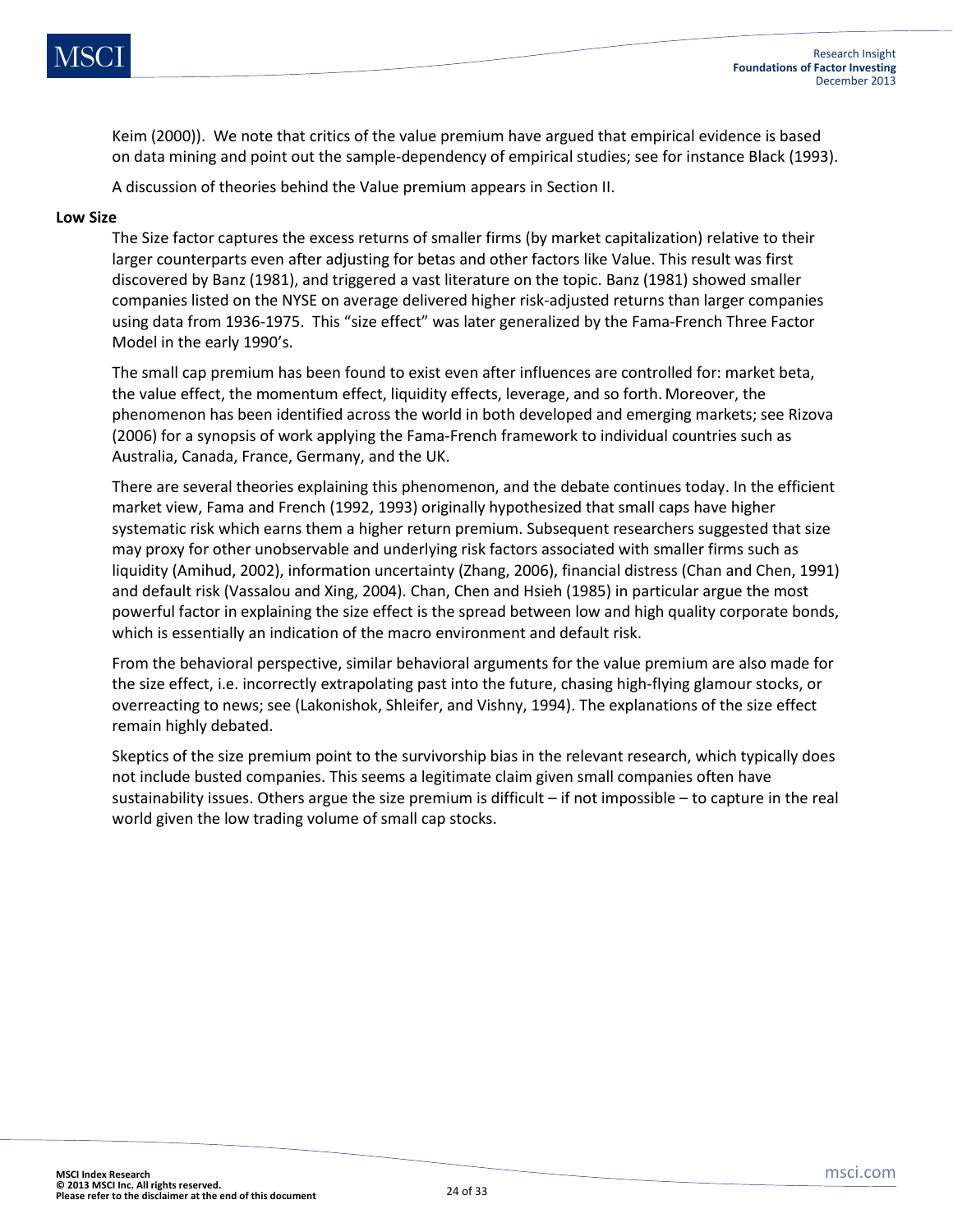#### **Momentum**

The Momentum factor reflects future excess returns to stocks with stronger past performance. In other words, stock prices tend to exhibit trend over certain horizons; winners continue to win and losers continue to lose. Jegadeesh and Titman (1993) led one of the first seminal studies on momentum in the US stock market, which shows buying past winners and selling past losers produced significant "abnormal" returns in 1965-1989. In a study of mutual fund performance, Carhart (1997) expanded the Fama-French Three Factor Model to a Four-Factor Model to include momentum as an additional explanatory variable. Rowenhorst (1998) found an internationally diversified portfolio of past winners outperformed a portfolio of past losers by about 1% per month, using a sample of 2,000 European stocks from 1978 to 1995. Fama and French (2012) found strong momentum returns in North America, Europe, and Asia Pacific but not Japan in the sample period of 1989-2011. They also confirmed the robustness of the Four Factor Model, i.e. momentum is a persistent factor not captured by either value or size. Empirically the Four Factor Model seems to work best with global stocks excluding micro caps.

Asness (1995, 1997) not only confirmed earlier findings on the momentum effect at the country level, but also showed that winners and losers tend to revert over the long-term, i.e. winners underperforming and losers outperforming in 3-5 years out. In fact, empirical research suggests the momentum effect is most prominent in the following 3-12 months, after which it will likely disappear. This implies the momentum strategy requires relatively high turnover in order to work. Geczy and Samonv (2013) conducted a 212-year backtest of the momentum strategy in the US market, which shows the momentum effect is statistically significant and not a product of data-mining.

The theory underlying this premium is still matter of extensive discussion. Unlike value and size, there is no satisfactory efficient markets-based theory to explain the momentum factor. The most widely cited theories are all behavioral. Investors either over-react (Barberis, Sheleifer and Vishny 1998, and Daniel, Hirshleifer and Subrahmanyam 1998) or under-react to news (Hong, Lim and Stein 2000), both of which may lead to the momentum effect under varying assumptions. Without diving deep into behavioral finance, these "irrational" reactions are driven by overconfidence, self-attribution, conservatism bias, aversion to realize losses, representative heuristic (tendency to identify an uncertain event by the degree to which it's similar to the parent population), or simply lack of analyst coverage. Or as another example, Dasgupta, Prat and Verardo (2011) argue that reputation concerns cause managers to herd, and this generates momentum under certain assumptions.<sup>27</sup> More recently, Vayanos and Woolley (2011) propose a framework based on the dynamics of institutional investing rather than individual biases. In their framework, momentum and value effects jointly arise because of flows between investment funds. Negative shocks to assets' fundamental values trigger outflows from funds holding those assets while outflows cause asset sales, which amplify the shocks' negative effects. If the outflows are gradual because of institutional constraints or inertia, then momentum effects arise. Moreover, because flows push prices away from fundamental value, value effects also arise.

Common criticisms of the momentum strategy include data mining, high turnover, crowded trading, and the risk of a sudden reversal – which is difficult to predict and manage. History shows the probability of a short-term reversal is positively correlated with volatility, and forecasting volatility is anything but easy. In addition, like other factor strategies, momentum could go through an extended period of negative performance. This suggests it's perhaps better to combine momentum with other factor strategies than using it alone. Asness, Moskowitz and Pedersen (2010) supported this argument with a study on the interaction between value and momentum. They found potential diversification benefits

 $27$  Specifically that the market makers trading with the managers are either monopolistic or myopic.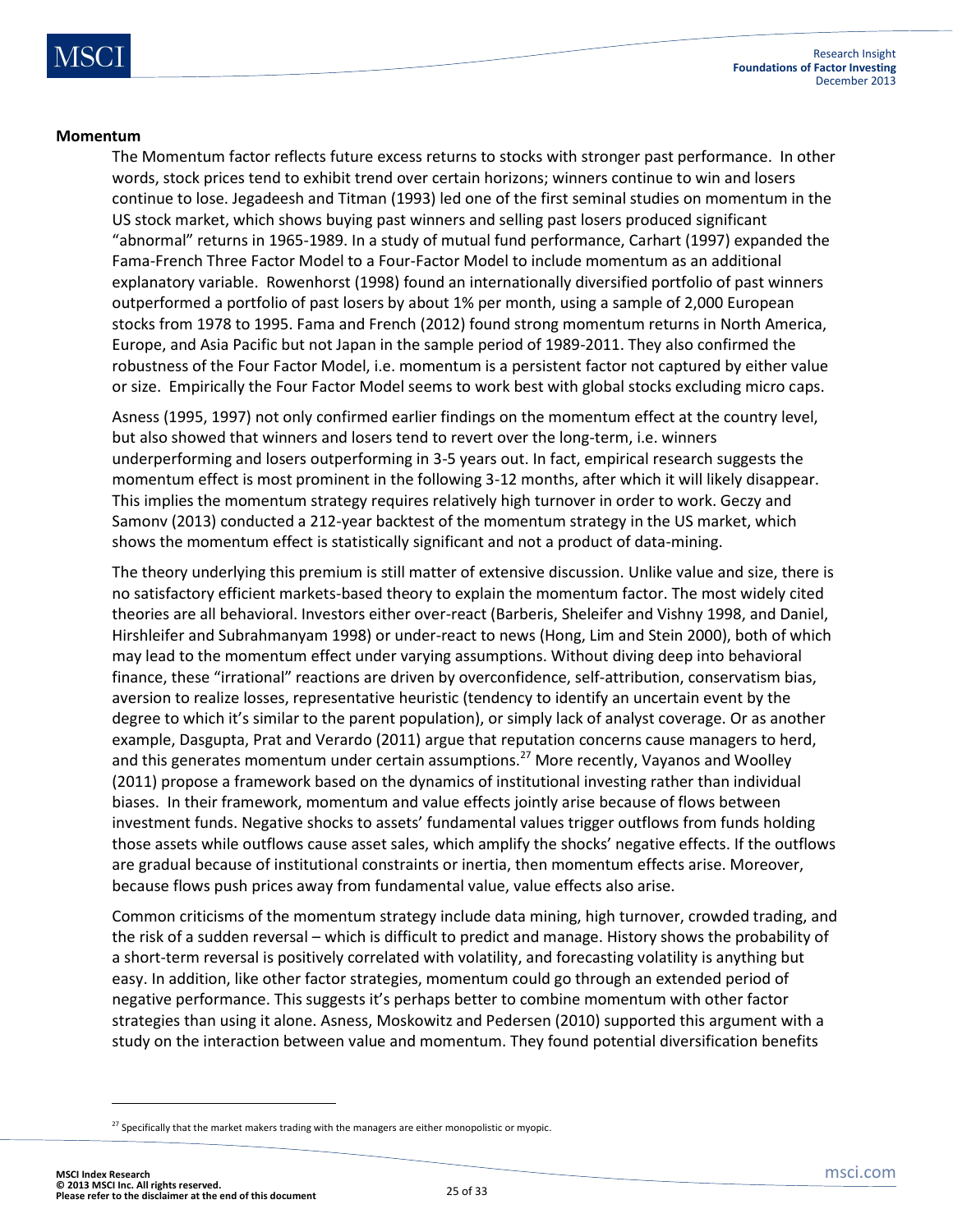![](_page_25_Picture_0.jpeg)

from combining the two strategies as value and momentum can be negatively correlated within and across asset classes.

#### **Low Volatility**

The Low Volatility factor captures excess returns to stocks with lower than average volatility, beta, and/or idiosyncratic risk. The empirical evidence for this factor is a puzzle since it is clearly at odds with one of the most basic principles in finance, that higher volatility is associated with higher returns (Blitz and Vliet, 2007). While the CAPM model asserts that riskier assets should earn higher returns, research around the Low Volatility factor shows that the opposite is true--less risky stocks outperform the market.

Haugen and Baker's (1991) critique of capitalization-weighted benchmarks was the first to document the effect. They showed that for the 1972 to 1989 period, low volatility stocks in the US performed better than the capitalization-weighted alternative. Later, Chan, Karceski and Lakonishok (1999), Schwartz (2000), Jagannathan and Ma (2003) and Clarke, de Silva and Thorley (2006) confirmed these results for the US market using a range of volatility measures. Geiger and Plagge (2007), Nielsen and Subramanian (2008) and Poullaouec (2008) all find qualitatively similar results for global markets. Ang et al (2006, 2009) found that the low volatility effect persists both in the US and globally, based on extensive periods of time (for US stocks, 1963 to 2003, and for international stocks, 1980 to 2003).

Metrics used for identifying low volatility stocks range along a broad spectrum, with realized volatility on one end and forecast volatility and correlations on the other. Some operationalize low volatility as low beta. The metrics for identifying low volatility stocks also vary, with realized (historical) volatility on one end, and forecasted (implied) volatility and correlations on the other end. However, the research findings appear robust despite such differences.

The low volatility anomaly clearly contradicts the EMT and assumptions of the CAPM. The explanations here are mostly behavioral. The most common explanation is the "lottery effect", i.e. people tend to take bets with a small expected loss but a large expected win, even though the probability of a loss is much higher than the win, and the weighted average of the outcome may be negative. This is similar to buying a lottery whereby the customer pays a small sum for potentially winning a large amount of money albeit at a very low probability. Some argue that buying a low price, volatile stock is similar to buying a lottery with similar risk-return payoffs, and thus it can be an attractive bet for investors. Therefore investors often overpay for high volatility stocks and underpay for low volatility stocks due to the "irrational" preference for volatile stocks.

Other behavioral explanations include:

- Representativeness The success of a few, well publicized high volatility stocks make all volatile stocks seem good investments, and the speculative nature of such stocks is often ignored by investors.
- Overconfidence Investors are overconfident in their ability to forecast the future, and the extent of their differences in opinions are higher for stocks with more uncertain outcomes (high volatility stocks). In the real world, it is easier and more practical to express a positive view (buy) than a negative view (short sell). This means the pessimists cannot effectively express their view of a volatile stock, leaving only the optimists to keep driving up its price. The result is overpricing and lower returns for high volatility stocks.
- Agency issue There appears to be a natural tendency to avoid low volatility stocks in asset management because there is often less attention and support (in the form of research and trading) for low volatility stocks.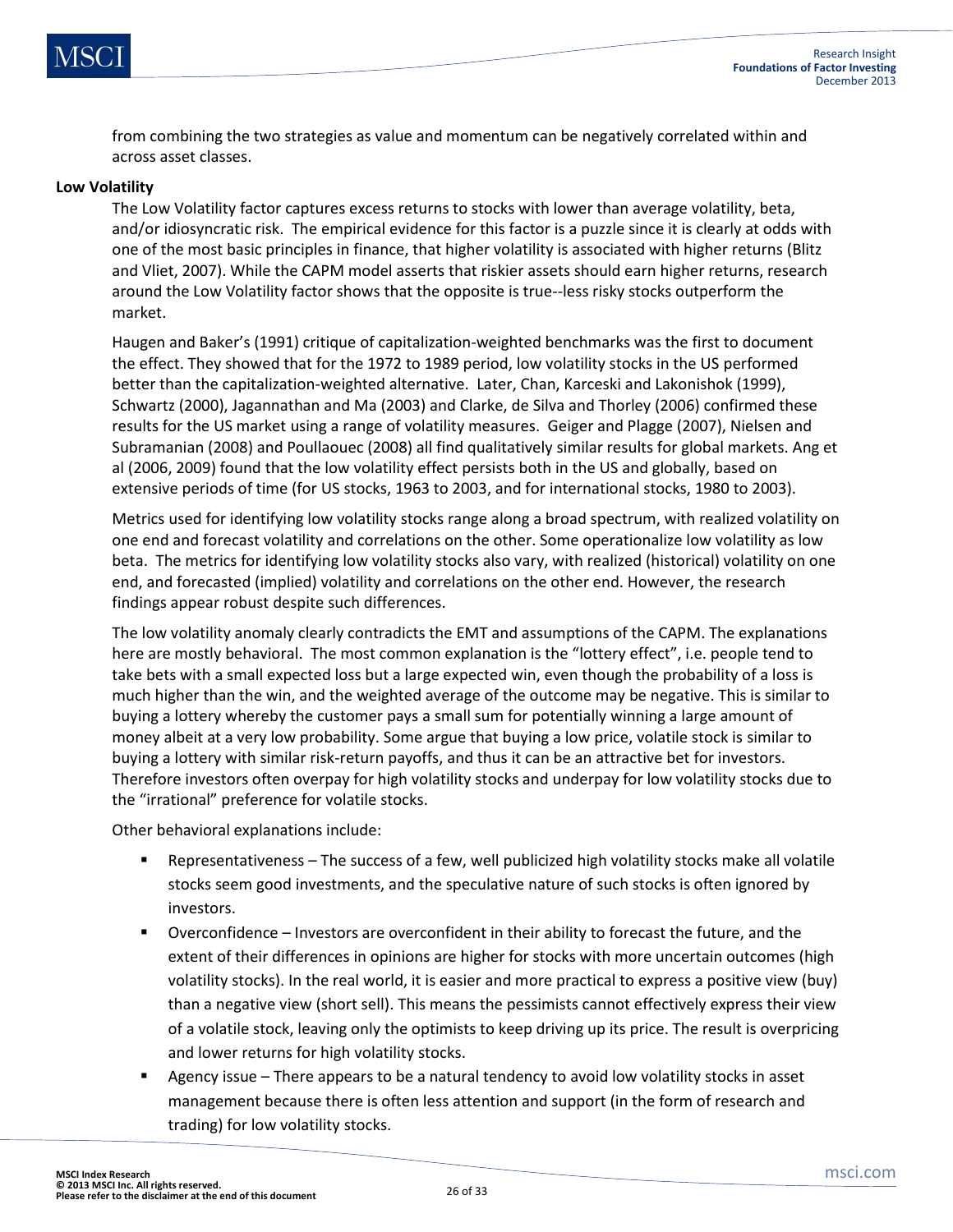Asymmetric behaviors in bull vs. bear markets – Investors behave differently in bull markets vs. bear markets. When the market is going down, there is often a huge dispersion of beta between low volatility and high volatility portfolios (i.e. the low volatility portfolio will have much lower beta). Therefore, the low volatility portfolio experiences much less drawdown than the high volatility portfolio. When the market is going up, this dispersion is not so great, and thus the low volatility portfolio underperforms only slightly. Net, the low volatility portfolio still does better over the long term (Sefton et al., 2011) $^{28}$ 

Finally, Baker, Bradley, and Wurgler (2011) propose a theory that is not based on behavioral bias but instead based on the use of equity benchmarks. Low volatility stocks often have lower betas, and overweighting them leads to higher tracking errors for institutional investors. Such tracking errors need to be justified by sufficient excess returns (alpha). In other words, institutional investors cannot buy low volatility stocks indiscriminately. To a certain extent, the benchmark issue prohibits institutional investors from fully exploiting the low volatility anomaly.

Critics of the volatility factor argue that buying a basket of low volatility stocks may lead to unintended bets on valuation and sectors, because such stocks tend be expensive and concentrated in just a few sectors (such as financials). There is also a philosophical argument that low volatility investing is successful at reducing risk but lacks an investment thesis on returns. Therefore technically speaking it is a risk management as opposed to an investment tool.

#### **Quality**

The Quality factor aims to capture the excess return of "high quality" companies vs. the market. This has been a widely adopted concept in fundamental analysis (stock selection) but a relatively new phenomenon in quantitative investments. The main challenge is how to define the "quality" factor consistently and objectively using quantitative indicators. The quality of companies is a highly subjective matter. Though there is no standard definition, it is commonly associated with a company's competitiveness, efficiency, transparency, growth, financial and operating leverage, profit sustainability, and return-on-equity (ROE).

Sloan (1996) was one of the first to validate the excess returns to high earnings quality stocks, where accruals proxy for earnings quality. (Low accruals reflect higher earnings quality). Besides accruals, other measures of earnings quality include, earnings persistence, smoothness, and loss avoidance, and they are reviewed by Dechow, Ge, and Schrand  $(2010)^{29}$ . These other measures have been related to stock returns by Perotti and Wagenhofer (2011), although the general finding is that accruals have been the strongest quality-based predictor of stock returns. In recent years, Bender and Nielsen (2013) and Kozlov and Petajisto (2013) have reconfirmed the accruals effect for the 2000s. Also, Asness, Frazzini, and Pedersen (2013) recently show that quality as measured by profitability, stable growth, and high payout ratio, has significantly higher risk-adjusted returns.

More recently, some have argued that the original Dodd & Graham and Buffett investing styles include an important quality component. "[T]he secret to Buffett's success is his preference for cheap, safe, high-quality stocks combined with his consistent use of leverage to magnify returns while surviving the inevitable large absolute and relative drawdowns this entails" according to Frazzini, Kabiller and

l

 $^{28}$  This "minimal drawdown" advantage can be easily demonstrated as follows: A high volatility portfolio may go down 50% in value in a bear market, and will need to go up 100% (double) in order to recover to its original value. However, a low volatility portfolio may go down only 30% in value, and need to go up only 43% to recover to its pre-crisis level. This puts the low volatility portfolio well ahead of the high volatility portfolio during the initial stage of a recovery.

<sup>&</sup>lt;sup>29</sup> Chen, Novy-Marx and Zhang (2011) made an ambitious attempt to include ROE in an alternative three-factor model for explaining the cross-sectional stock returns.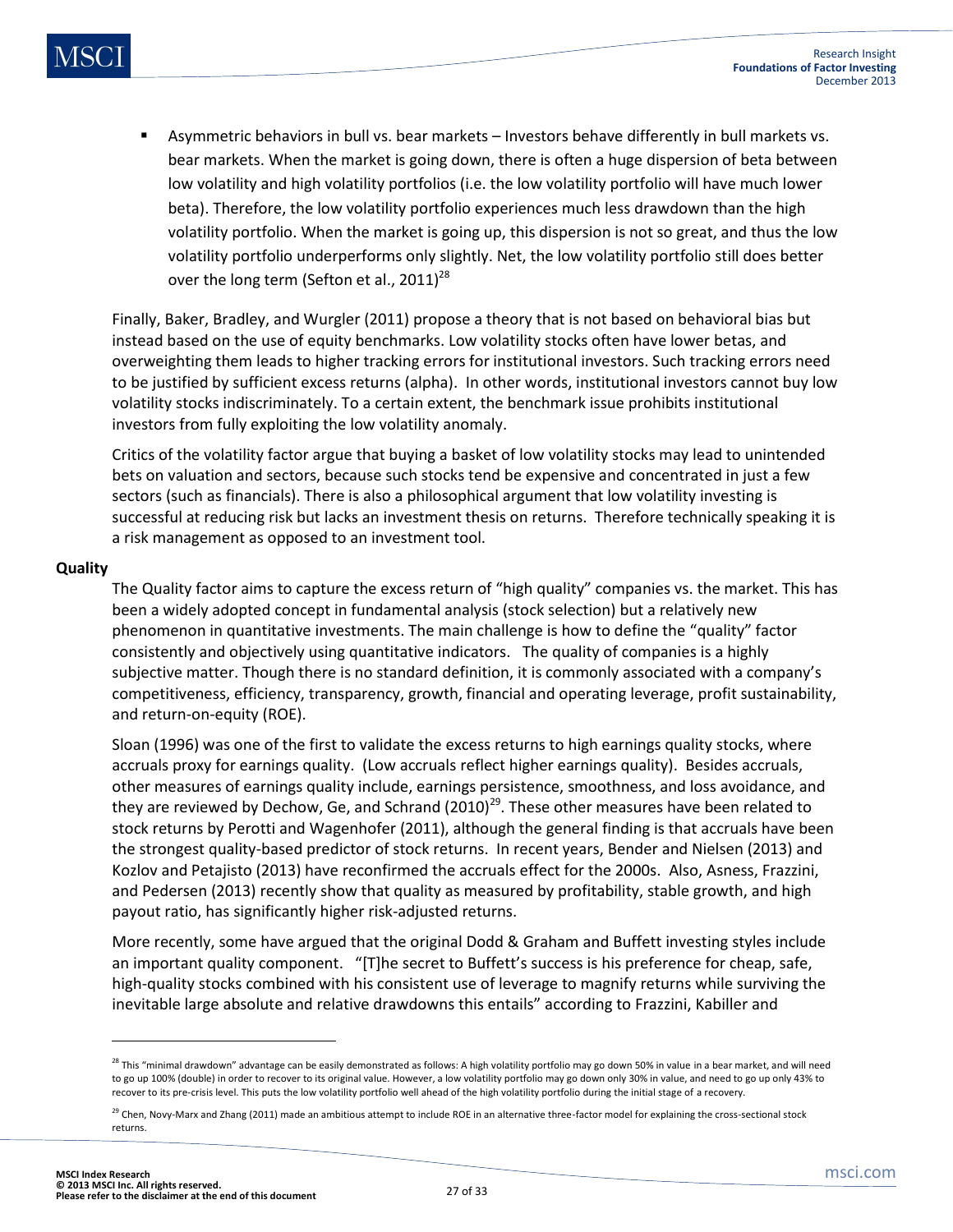Pedersen (2012). In other words, the original "value"-based style of investing pioneered by Dodd & Graham is really one that favors stocks that appear to be safe and have high quality, but are priced as bargains. Frazzini, Kabiller and Pedersen (2012) show that Berkshire Hathaway's alpha becomes insignificant when controlling for "Betting-Against-Beta" and quality factors.

There is very little literature on why the Quality factor works. It's also difficult to provide a unified theory since the definition of quality varies. According to the Fama-French model, all systematic risks are ultimately economic risks. In light of this argument, it is not difficult to see the connection between stock returns and quality measures such as financial leverage and earnings growth. Campbell, Polk and Vuolteenaho (2010) offered a form of this "fundamental" explanation, arguing the primary source of systematic risks of both growth and value stocks is the cash flow fundamentals as opposed to market sentiments. From a corporate finance angle, it is easy to see how firm quality impacts stock prices. For example, a well-run company often manages its capital carefully and reduces the risk of over-leveraging or over-capitalization. The steady growth in earnings will further reduce its need for capital market financing, which will support its stock price. This will trigger a positive feedback loop making the company more competitive in the eyes of its customers and investors.

Critics of the Quality factor argue it is highly subjective and contains behavior biases. Active managers are often strong proponents of the Quality factor but argue it can only be captured through fundamental analysis and stock picking.

#### **Yield**

The Yield factor aims to capture the outperformance of high dividend yield stocks. Dividend yield is commonly used as a valuation tool and closely related to price-to-book and price-to-earnings ratios. Therefore, assuming the payout ratio is uniformly distributed. The compounding of dividend reinvestments also contributes to the excess return of high dividend yield stocks. In addition, changes in the dividend tax regulations may also account for the dividend factor.

Blume (1980) found a positive relationship between the risk-adjusted returns and the expected dividend yield of dividend-paying stocks. Litzenberger and Ramaswamy (1979) later confirmed there is a positive but non-linear relationship between stock returns and expected dividend yields, assuming investors have no knowledge of the future ex-dividend month. Fama and French (1988) found the dividend yield has more explanatory power for longer term returns over 2-4 years. Tweedy, Browne Company LLC (2007) offered a summary of the empirical evidence of the dividend factor in both US and UK markets for over 40 years. Various attempts have been made to integrate the dividend yield into a model to forecast stock returns using creative statistical techniques (Hodrick, 1992). Dividend yield has also been shown to have cross-sectional return predictability. Although similar in construction to the value ratios, the explanatory power of dividend yields is most often attributed to the differential taxation of capital gains and ordinary income as described in the after-tax asset pricing models developed by Brennan (1970) and Litzenberger and Ramaswamy (1979).

The Yield factor can be controversial. Black and Scholes (1974) concluded there is no significant relationship between dividend yield and stock returns after adjusting for risks. Ang and Bekaert (2007) found the excess return predictability by the dividend yield is not statistically significant or robust, which is contrary to Fama and French's findings above. The difference is mainly due to the statistical techniques used by the two research groups. Ang and Bekaert (2007) further noted the dividend is an unreliable indicator since it is "smoothed and manipulated" by the company.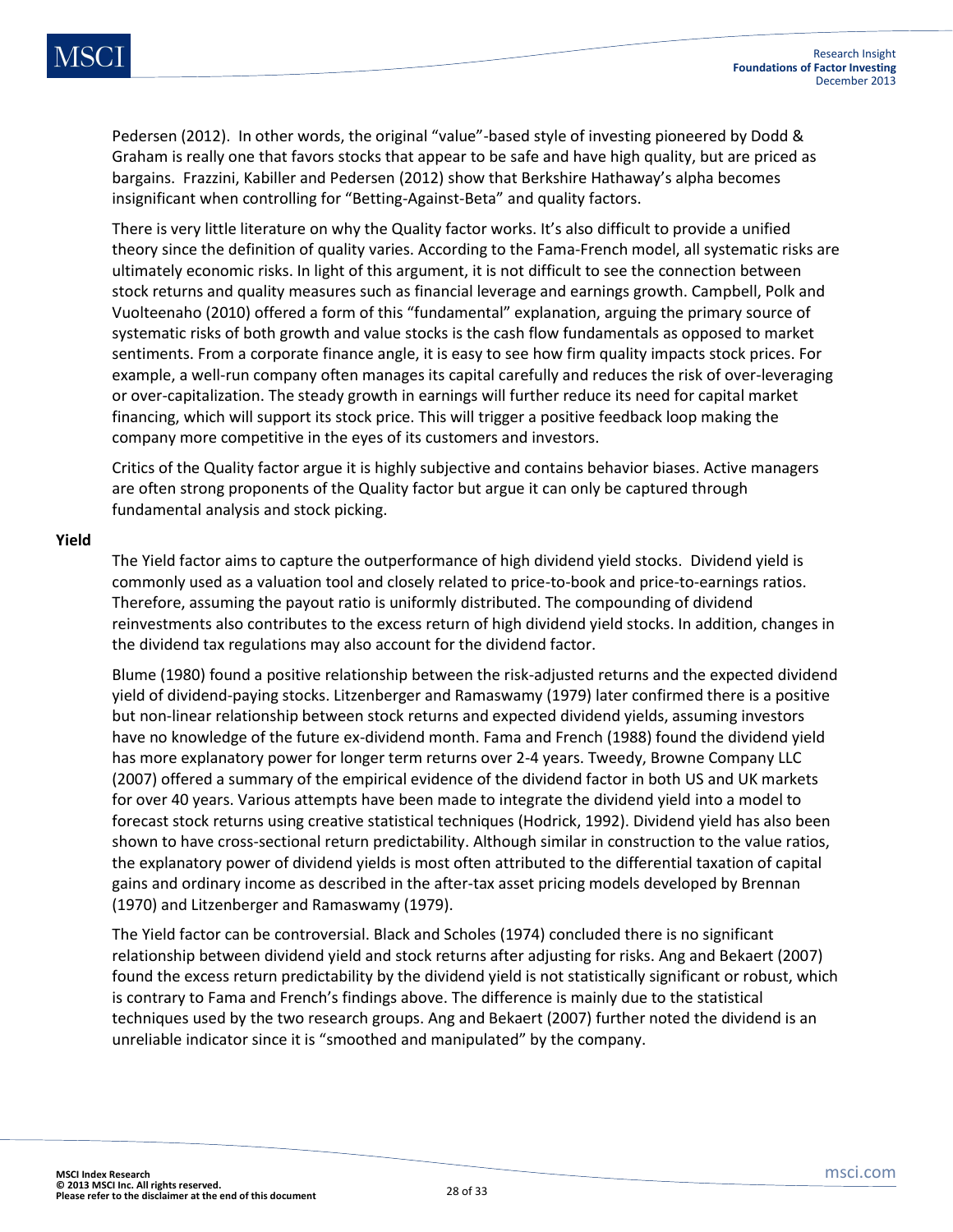### Appendix B: References for Appendix A

Amihud, Y. (2002), "Illiquidity and stock returns: cross-section and time-series effects," Journal of Financial Markets 5 (1), 31-56.

Ang, Andrew, and Geert Bekaert (2007): "Stock return predictability: Is it there?," Review of Financial Studies 20, 3: 651-707.

Asness, C. (1995), "The Power of Past Stock Returns to Explain Future Stock Returns." Working paper, Goldman Sachs Asset Management.

Asness, C. (1997), "The Interaction of Value and Momentum Strategies," Financial Analysts Journal, March/April 1997.

Asness, C., A. Frazzini, and L. Pedersen (2013), "Quality Minus Junk," Working paper, New York University (NYU), AQR Capital Management, LLC. October 9, 2013.

Asness, C., T.J. Moskowitz, and L. Pedersen (2010), "Value and Momentum Everywhere", University of Chicago and AQR Capital Management working paper.

Baker, Malcolm, Brendan Bradley, and Jeffrey Wurgler (2011), "Benchmarks as Limits to Arbitrage: Understanding the Low-Volatility Anomaly", Financial Analyst Journal, Vol. 67, No. 1, pp. 40–54.

Banz, R. W. (1981), "The relationship between return and market value of common stocks," Journal of Financial Economics 9(1), 3-18.

Barberis, Nicholas & Shleifer, Andrei & Vishny, Robert (1998), "A model of investor sentiment," Journal of Financial Economics, Vol. 49(3): 307-343.

Basu, Sanjay. 1977. "Investment Performance of Common Stocks in Relation to Their Price-Earnings Ratios: A Test of the Efficient Market Hypothesis." Journal of Finance. 12:3, 129-56.

Bender, J. and F. Nielsen (2013), "Earnings Quality Revisited," Journal of Portfolio Management, Vol. 39, No. 4: 69-79.

Black, Fischer (1993), "Beta and Return," Journal of Portfolio Management, Vol. 20, No. 1: 8-18.

Black, Fischer and Myron Scholes (1974), "Effects of Dividend Yield on Stock Prices," Journal of Financial Economics 1 (May 1974).

Blitz, D. and P. van Vliet (2007), "The Volatility Effect: Lower Risk without Lower Return," Journal of Portfolio Management, Fall 2007, Vol. 34, No. 1: pp. 102-113.

Blume, Marshall E. (1980), "Stock Returns and Dividend Yields: Some More Evidence," The Review of Economics and Statistics, Vol. 62, No. 4 (Nov., 1980), pp. 567-577.

Brennan, M. J. (1970), "Taxes, Market Valuation, and Financial Policy," National Tax Journal 3(3), 417- 429.

Campbell, J.Y., C. Polk, and T. Vuolteenaho (2010), "Growth or Glamour? Fundamentals and Systematic Risk in Stock Returns," Review of Financial Studies, 23(1):305-344.

Carhart, M. (1997), "On Persistence in Mutual Fund Performance," the Journal of Finance 52(1), 57-82.

Chan, K. C., and Chen, Nai-fu (1991), "Structural and return characteristics of small and large firms," Journal of Finance 46: 1467–84.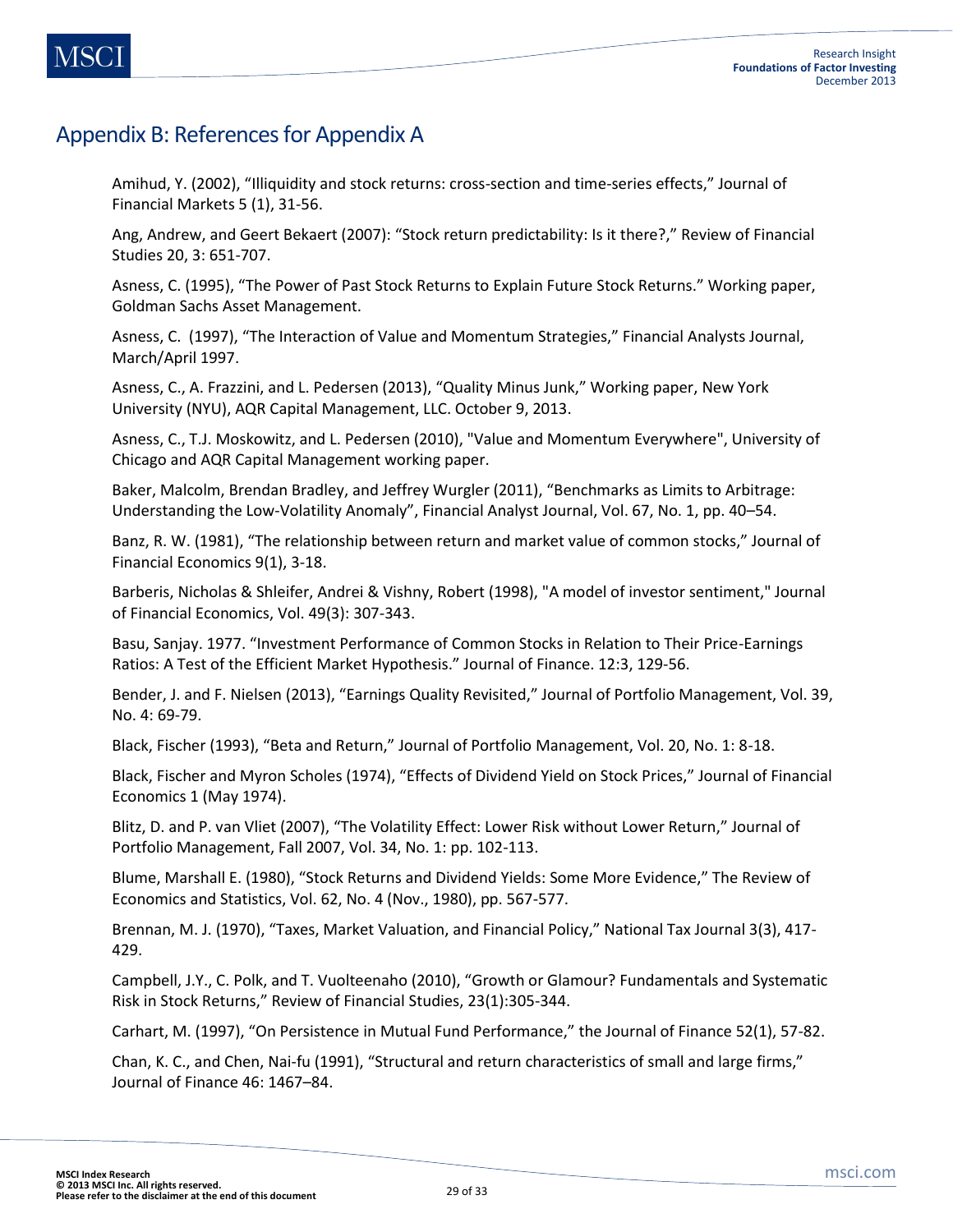Chan, K. C., Nai-fu Chen, and David Hsieh (1985), "An exploratory investigation of the firm size effect," Journal of Financial Economics 14:451–71.

Chan, Louis K.C., Jason Karceski, and Josef Lakonishok (1999), "On Portfolio Optimization: Forecasting Covariances and Choosing the Risk Model," The Review of Financial Studies, Vol. 12, No. 5: 937-974.

Clarke, Roger, Harindra de Silva, and Steven Thorley (2006), "Minimum-Variance Portfolios in the US Equity Market," Journal of Portfolio Management 33 (Fall 2006), pp. 10-24.

Dasgupta, Amil, Andrea Prat, and Michela Verardo (2011), "The price impact of institutional herding," Review of Financial Studies, 24 (3): 892-925.

Davis, James L. (2001), "Explaining Stock Returns: A Literature Review," White Paper, Dimensional Fund Advisors. Retrieved from [http://www.dfaus.com/2009/05/explaining-stock-returns-a-literature](http://www.dfaus.com/2009/05/explaining-stock-returns-a-literature-survey.html)[survey.html.](http://www.dfaus.com/2009/05/explaining-stock-returns-a-literature-survey.html)

Durlauf, Steven N. and Lawrence E. Blume (2008), Eds., *The New Palgrave Dictionary of Economics.*  Second Edition. Palgrave Macmillan, 2008.

DeBondt, Werner F. M. and Richard H. Thaler (1987), "Further Evidence on Investor Overreaction and Stock Market Seasonality." Journal of Finance. 42:3, pp. 557-81.

Dechow, Patricia, Weili Ge, and Catherine Schrand (2010), "Understanding earnings quality: A review of the proxies, their determinants and their consequences," Journal of Accounting and Economics. Vol. 50, Issue 2-3, pp. 344-401.

Fama, Eugene F. (1997), "Market Efficiency, Long-Term Returns, and Behavioral Finance," Journal of Financial Economics, 49(3), pp. 283-306.

Fama, Eugene F. and Kenneth R. French (1988), "Dividend yields and expected stock returns," Journal of Financial Economics, 22: 3-25.

Fama, Eugene F. and Kenneth R. French (1992), "The Cross-Section of Expected Stock Returns," Journal of Finance 47, 427-465.

Fama, Eugene F., and Kenneth R. French (1993), "Common Risk Factors in the Returns on Stock and Bonds," Journal of Financial Economics 33, 3-56.

Fama, Eugene F., and Kenneth R. French (2008), "Dissecting Anomalies," Journal of Finance 63: 1653- 1678.

Frazzini, Andrea, David Kabiller, and Lasse Heje Pedersen (2012), "Buffett's Alpha," Working Paper, AQR Capital Management, New York University.

Geczy, Christopher and Mikhail Samonv (2013), "212 Years of Price Momentum (The World's Longest Backtest: 1801-2012)," Working Paper, University of Pennsylvania (The Wharton School), OctoQuant.com.

Geiger, H., & Plagge, J. (2007), "Minimum variance indexes," Frankfurt: Deutsche Börse AG. Retrieved from

[http://deutscheboerse.com/dbag/dispatch/de/binary/gdb\\_content\\_pool/imported\\_files/public\\_files/10](http://deutscheboerse.com/dbag/dispatch/de/binary/gdb_content_pool/imported_files/public_files/10_downloads/50_informations_services/30_Indices_Index_Licensing/21_guidelines/20_strategy_indices/presentation_DAXplus_Minimum_Variance.pdf) downloads/50 informations services/30 indexes Index Licensing/21 guidelines/20 strategy indexe [s/presentation\\_DAXplus\\_Minimum\\_Variance.pdf](http://deutscheboerse.com/dbag/dispatch/de/binary/gdb_content_pool/imported_files/public_files/10_downloads/50_informations_services/30_Indices_Index_Licensing/21_guidelines/20_strategy_indices/presentation_DAXplus_Minimum_Variance.pdf)

Grinold, Richard C., R. Kahn (1999), Active Portfolio Management: A Quantitative Approach for Producing Superior Returns and Controlling Risk, 2nd ed. McGraw-Hill, 1999.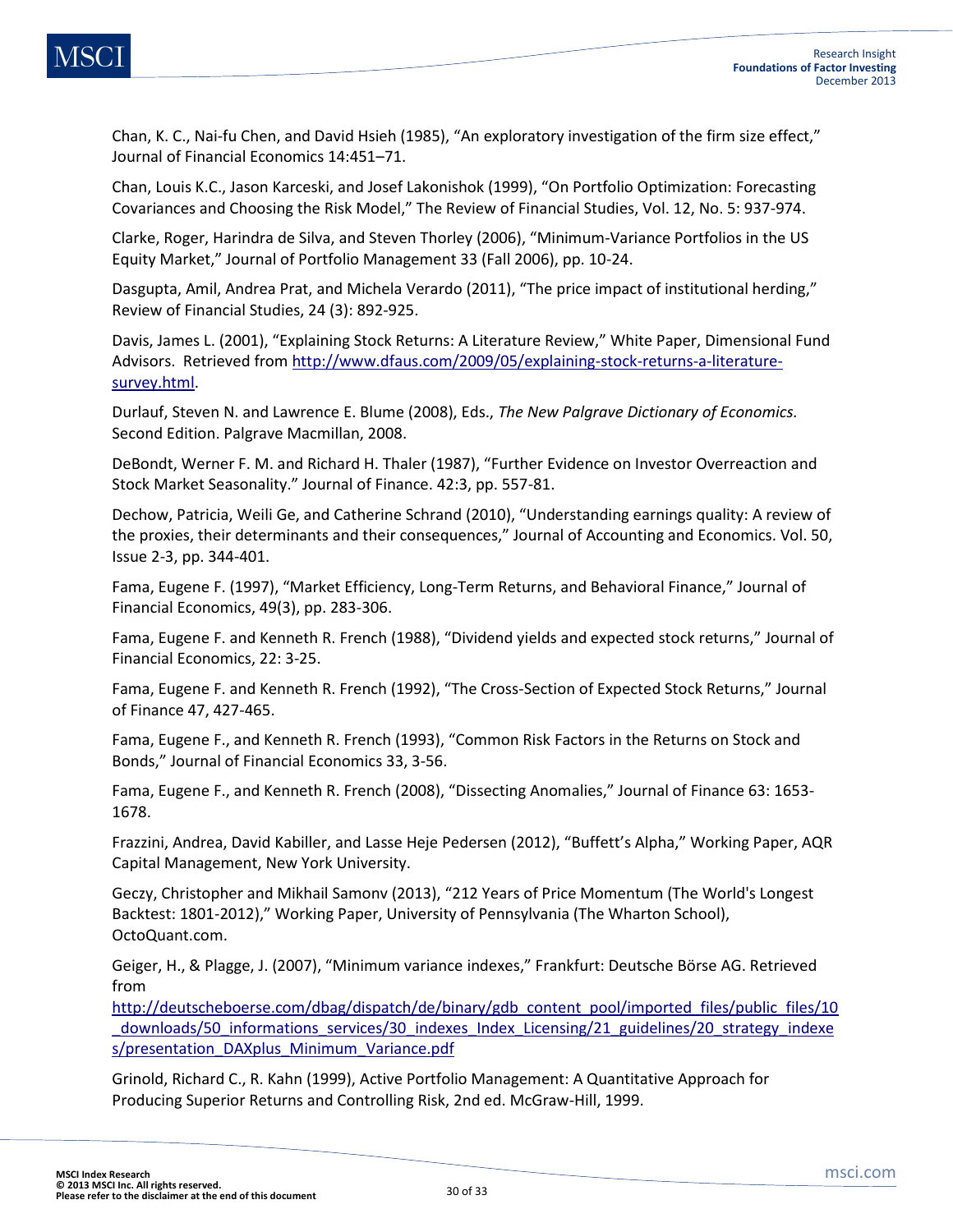Hawawini, G., and D.B. Keim (2000), "The Cross-Section of Common Stock Returns: A Review of the Evidence and Some New Findings," in D.B. Keim, and W.T Ziemba (eds.), Security Market Imperfections in World-Wide Equity Markets, Cambridge University Press.

Haugen, R, and N. Baker (1991), "The Efficient Market Inefficiency of Capitalization-Weighted Stock Portfolios", Journal of Portfolio Management.

Hirshleifer, David (2001), "Investor Psychology and Asset Pricing," Journal of Finance, 56(4): 1533-1597.

Hodrick, R. (1992), "Dividend Yields and Expected Stock Returns: Alternative Procedures for Inference and Measurement," Review of Financial Studies, 5, 357–386.

Hong, Harrison, Terence Lim, and Jeremy C. Stein (2000), "Bad News Travels Slowly: Size, Analyst Coverage, and the Profitability of Momentum Strategies," Journal of Finance, 55(1): 265-295.

Jagannathan, R., and T. Ma (2003), "Risk Reduction in Large Portfolios: Why Imposing the Wrong Constraints Helps", Journal of Finance, 58(4): 1651-1684.

Jegadeesh, N. and S. Titman (1993), "Returns to Buying Winners and Selling Losers: Implications for Market Efficiency," Journal of Finance 48(1), 65-91.

Daniel, Kent, David Hirshleifer, and Avanidhar Subrahmanyam (1998), "Investor Psychology and Security Market Under- and Overreactions," Journal of Finance, Vol. 53, No. 6, pp. 1839-1885.

Kozlov, Max, and Antti Petajisto (2013), "Global Return Premiums on Earnings Quality, Value, and Size," Working paper, Blackrock, New York University, Yale School of Management. January 7, 2013.

Lakonishok, Josef, Andrei Shleifer, and Robert Vishny (1994), "Contrarian investment, extrapolation, and risk," Journal of Finance 49: 1541–78.

Litterman, Bob (2003). *Modern Investment Management: An Equilibrium Approach*. Hoboken, NJ: John Wiley & Sons Inc.

Litzenberger, R., and K. Ramaswamy (1979), "The Effects of Personal Taxes and Dividends on Capital Asset Prices: Theory and Empirical Evidence," Journal of Financial Economics 7(2), 163-195.

Malkiel, Burton (2003), "The Efficient Market Hypothesis and Its Critics," Journal of Economic Perspectives, Vol. 17, No. 1 (Winter 2003), pp. 59-82.

Nielsen, Frank and Raman Aylur Subramanian (2008), "Far From the Madding Crowd – Volatility Efficient indexes," MSCI Barra Research Insights, April 2008.

O'Higgins, Michael B., and John Downes (1991). *Beating the Dow*. Harper Collins Publishers.

Perotti, P., and A. Wagenhofer (2011), "Earnings quality measures and excess returns," Working paper, University of Graz.

Poullaouec, T. (2008), "Things to consider when investing in minimum variance strategies," State Street Global Advisors. Retrieved from

[http://www.ssga.com/library/resh/Things\\_to\\_Consider\\_when\\_Inv\\_in\\_MV\\_Strategies\\_Thomas\\_Poullaou](http://www.ssga.com/library/resh/Things_to_Consider_when_Inv_in_MV_Strategies_Thomas_Poullaouc_10.16.08rev3CCRI1225381984.pdf) [c\\_10.16.08rev3CCRI1225381984.pdf](http://www.ssga.com/library/resh/Things_to_Consider_when_Inv_in_MV_Strategies_Thomas_Poullaouc_10.16.08rev3CCRI1225381984.pdf)

Qian, Edward, Ronald Hua, and Eric Sorensen (2007). *Quantitative Equity Portfolio Management: Modern Techniques and Applications*. London: Chapman and Hall.

Rizova, S. (2006), "International Evidence on the Size Effect," Dimensional Fund Advisors, White paper.

Rosenberg, Barr, Kenneth Reid, and Ronald Lanstein (1985), "Persuasive evidence of market inefficiency," Journal of Portfolio Management, Vol. 11, No. 3, pp. 9-16.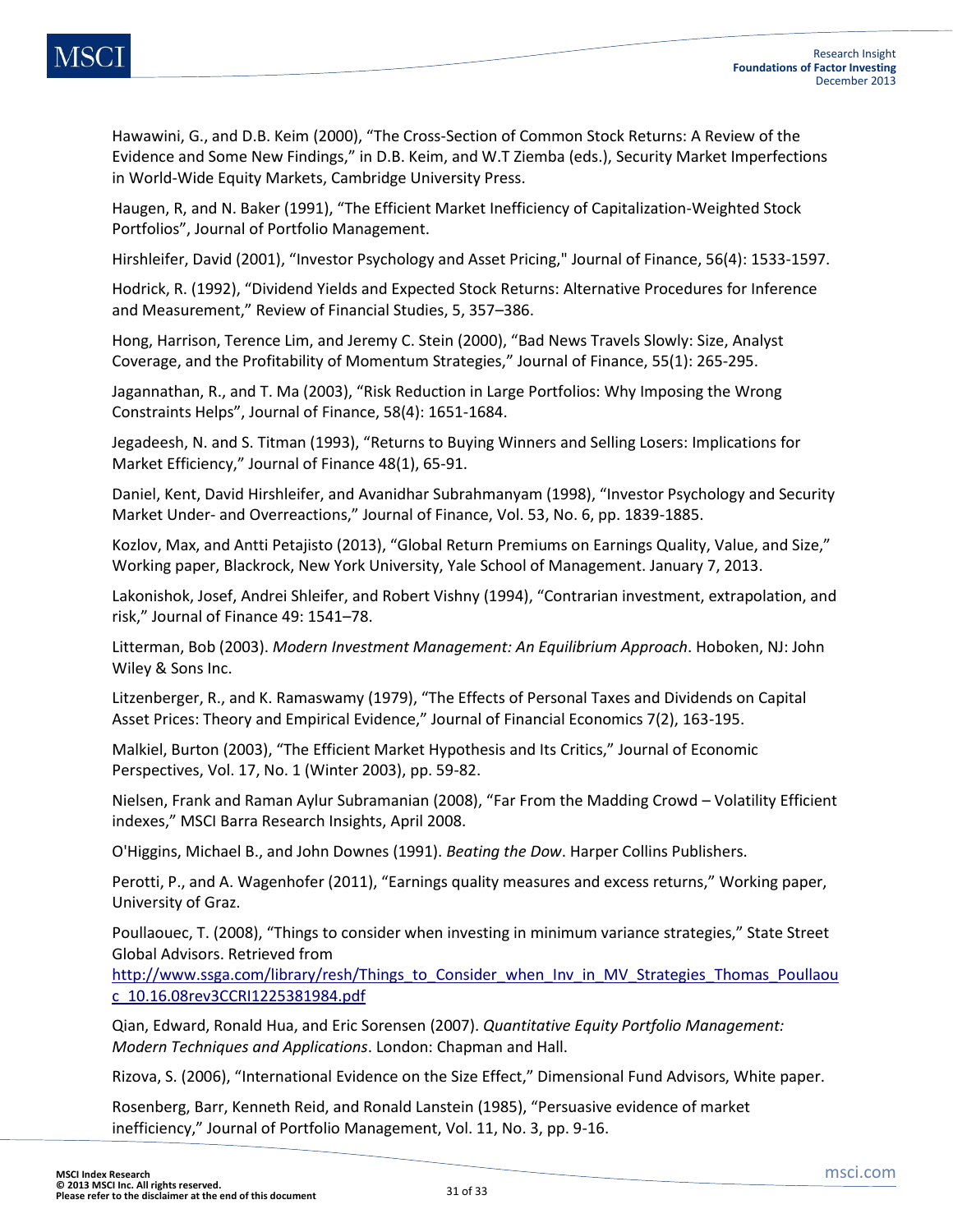![](_page_31_Picture_0.jpeg)

Rouwenhorst, K. Geert (1998), "International Momentum Strategies," The Journal of Finance 53(1), 267- 284.

Schwartz, Tal (2000), "How to Beat the S&P500 with Portfolio Optimization," Unpublished Manuscript, Retrieved from

<http://www.departments.bucknell.edu/management/apfa/Dundee%20Papers/27Schwartz.pdf>

Schwert, G. William (2003), "Anomalies and Market Efficiency" in Ch. 15 in *Handbook of the Economics of Finance*, by Constantinides, Harris, and Stulz.

Sefton, James, David Jessop, Giuliano De Rossi, Claire Jones, and Heran Zhang (2011), "Low-risk investing," UBS Investment Research.

Sloan, R. (1996), "Do stock prices fully reflect information in accruals and cash flows about future earnings?" The Accounting Review 71: 289-315.

Tweedy, Browne Company LLC (2007), "The High Dividend Yield Return Advantage: An Examination of Empirical Data Associating Investment in High Dividend Yield Securities with Attractive Returns Over Long Measurement Periods," Paper, Retrieved from <http://www.tweedy.com/resources/whdyf/TheHighDivAdvantageStudyFUNDwebcopy.pdf>

Vassalou, M. and Y. Xing (2004), "Default Risk in Equity Returns," Journal of Finance 59, 831-868.

Vayanos, Dimitri and Paul Woolley (2011), "An institutional theory of momentum and reversal," London School of Economics (LSE), Working paper.

Zhang, X.F. (2006), "Information uncertainty and stock returns," Journal of Finance 61(1), 15-136.